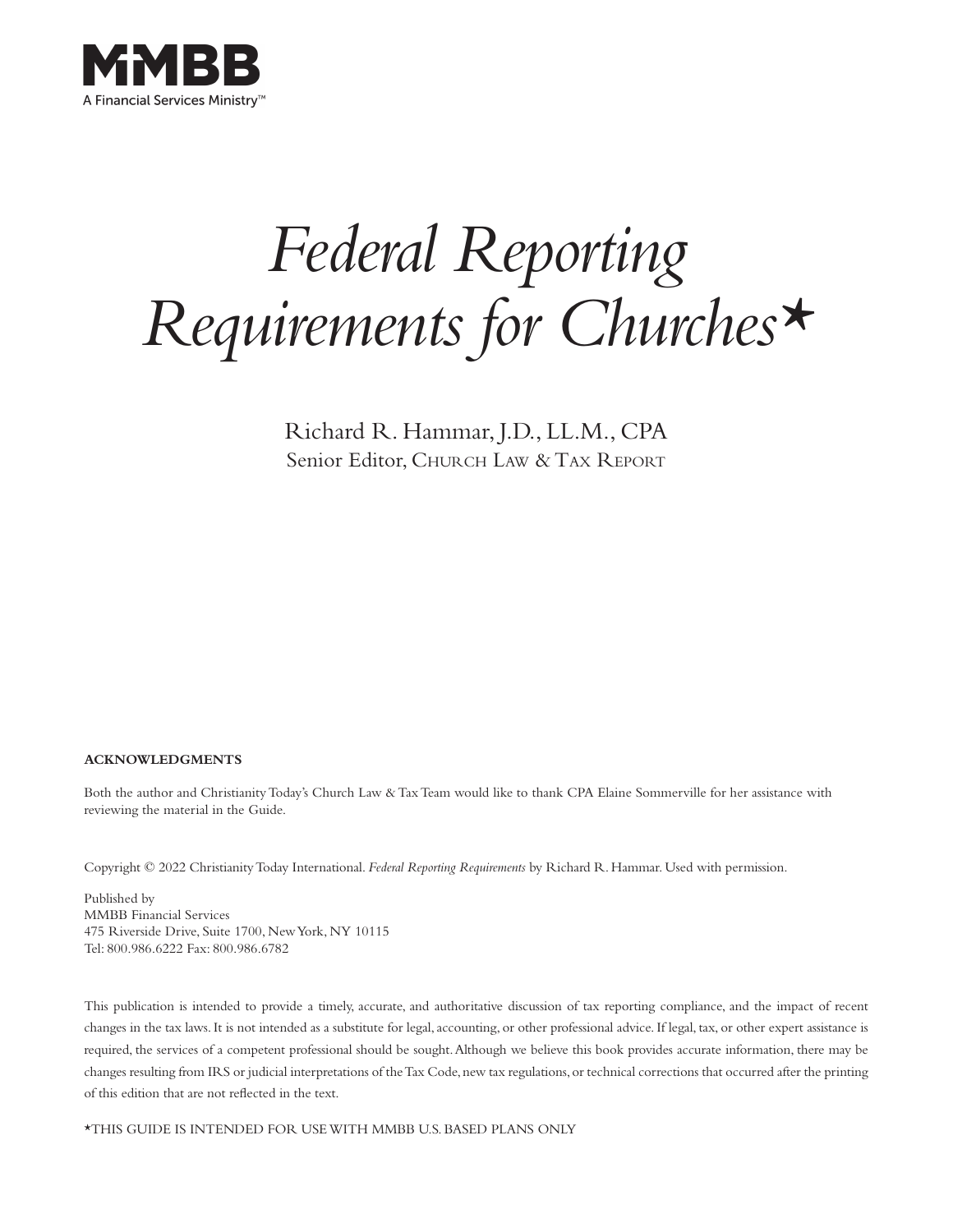# **CONTENTS**

| Step 1. Obtain an employer identification number (EIN) from the federal                         |  |
|-------------------------------------------------------------------------------------------------|--|
|                                                                                                 |  |
|                                                                                                 |  |
|                                                                                                 |  |
|                                                                                                 |  |
| Step 6. Determine the amount of income tax to withhold from each employee's wages5              |  |
| Step 7. Withhold Social Security and Medicare taxes from nonminister employees' wages 6         |  |
|                                                                                                 |  |
| Step 9. All employers subject to income tax withholding, Social Security and Medicare taxes, or |  |
|                                                                                                 |  |
| Step 11. Prepare a Form 1099-NEC for every self-employed person receiving nonemployee           |  |
|                                                                                                 |  |
|                                                                                                 |  |
|                                                                                                 |  |
|                                                                                                 |  |
|                                                                                                 |  |
|                                                                                                 |  |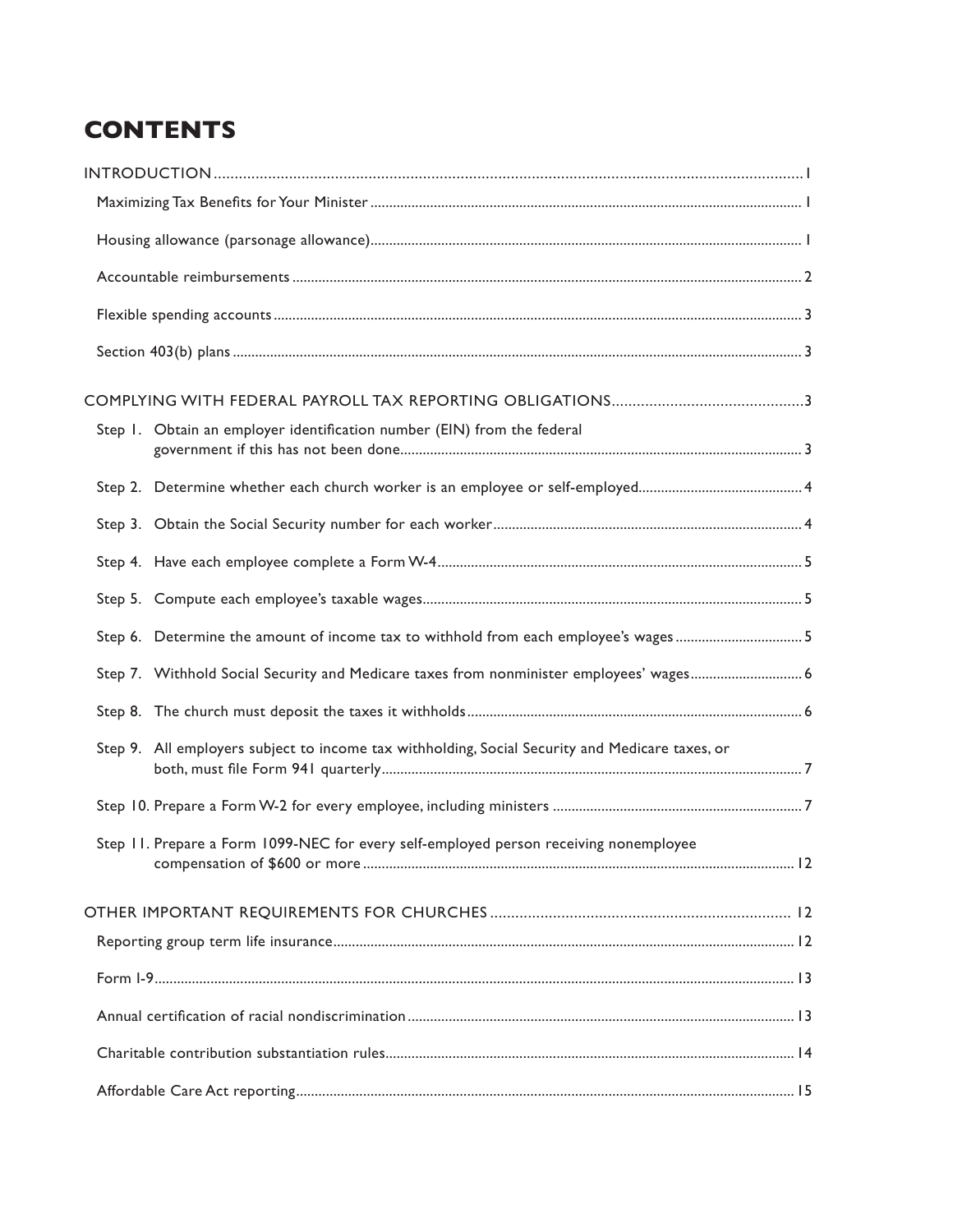# **INTRODUCTION**

The most important federal reporting obligation for most churches is the withholding and reporting of employee income taxes and Social Security taxes. These payroll reporting requirements apply, in whole or in part, to almost every church. Yet many churches do not fully comply with them for various reasons, including the following:

- The church treasurer is elected by the congregation and does not remain in office long enough to understand the application of the payroll tax reporting rules to churches.
- Church leaders assume that churches are exempt from the payroll tax reporting requirements. This is a false assumption. The courts have rejected the argument that the application of the payroll tax reporting rules to churches violates the constitutional guaranty of religious freedom.
- There are a number of special payroll tax reporting rules that apply to churches, and these often are not clearly understood by church staff members. These special rules include the following:
	- While most ministers are employees for federal income tax reporting, they are self-employed for Social Security with respect to compensation they receive for ministerial services. This means that they pay the "self-employment tax" (SECA) rather than the employee's share of Social Security and Medicare taxes (FICA)—even if they report their federal income taxes as a church employee. It is a common mistake for churches to treat ministers as employees for Social Security and to withhold the employee's share of Social Security and Medicare taxes from their wages.
	- Wages paid to a minister as compensation for ministerial services are exempt from mandatory income tax withholding whether the minister reports income taxes as an employee or as self-employed. Ministers use the estimated tax procedure to pay their federal taxes, unless they have entered into a voluntary withholding agreement with their employing church (explained below).
	- Some churches are exempt from the employer's share of Social Security and Medicare taxes because they filed a timely exemption application. For most churches,

this exemption had to be filed before October 31, 1984. The exemption does not excuse the church from income tax withholding, filing Form 941, or issuing W-2 forms to church employees. The nonminister employees of a church that filed this exemption application are treated as self-employed for Social Security, and must pay the self-employment tax (SECA) if they are paid \$108.28 or more during the year.

, **WARNING.** *Federal law specifies that any corporate officer, director, or employee who is responsible for withholding taxes and paying them over to the government may be liable for a penalty in the amount of 100 percent of such taxes if they are either not withheld or not paid over to the government. This penalty is of special relevance to church leaders, given the significant rate of noncompliance by churches with the payroll reporting procedures.*

# **MAXIMIZING TAX BENEFITS FOR YOUR MINISTER**

# *Housing allowance (and parsonage allowance)*

✪ **KEY POINT.** The housing allowance was challenged in federal court as an unconstitutional preference for religion. In 2019, a federal appeals court rejected this argument and affirmed the constitutionality of the allowance.

The most important tax benefit available to ministers who own or rent their home is the housing allowance exclusion. Unfortunately, many churches fail to designate a portion of their minister's compensation as a housing allowance, and thereby deprive the minister of an important tax benefit.

A housing allowance is simply a portion of a minister's compensation that is so designated in advance by the minister's employing church. For example, in December of 2021 a church agrees to pay its pastor "total compensation" of \$45,000 for 2022, and designates \$15,000 of this amount as a housing allowance (the remaining \$30,000 is salary). This costs the church nothing. It is simply a matter of designating part of a minister's salary as a housing allowance.

The tax code specifies that the housing allowance of a minister who owns or rents a home is nontaxable in computing federal income taxes to the extent that it is (1) declared in advance, (2) used for housing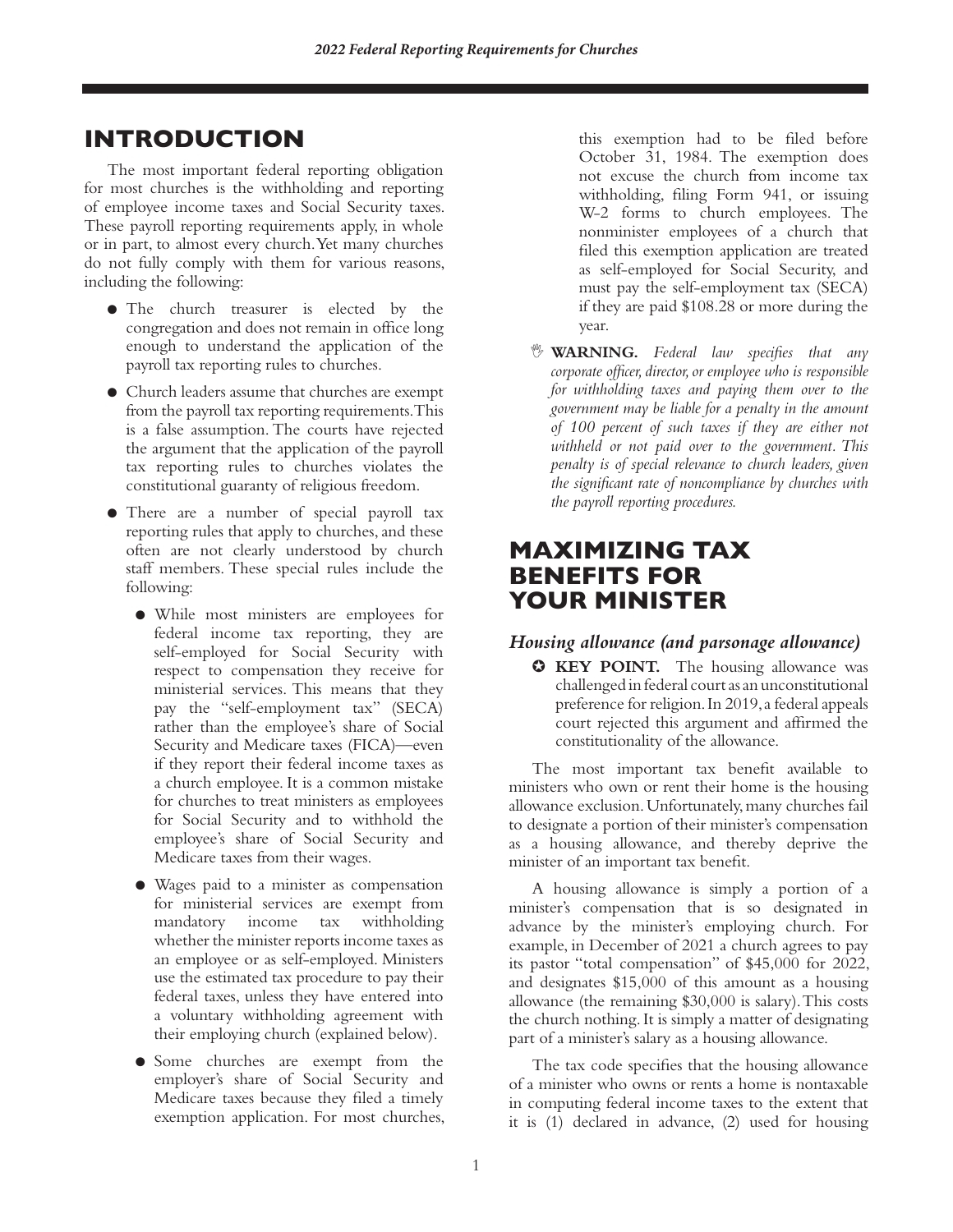expenses, and (3) does not exceed the fair rental value of the minister's home (furnished, plus utilities).

- ✪ **KEY POINT.** A church cannot designate a housing allowance retroactively.
- ✪ **KEY POINT.** Although repayments of principal and interest on a home mortgage loan qualify as a housing expense to which a housing allowance can be applied, costs associated with refinancing a principal residence or a home equity loan qualify only if the proceeds are used for housing expenses.

Ministers who live in a church-owned parsonage that is provided "rent-free" as compensation for ministerial services do not include the annual fair rental value of the parsonage as income in computing their federal income taxes. The annual fair rental value is not "deducted" from the minister's income. Rather, it is not reported as additional income on Form 1040 (as it generally would be by non-clergy workers). Ministers who live in a church-provided parsonage do not pay federal income taxes on the amount of their compensation that their employing church designates in advance as a parsonage allowance, to the extent that the allowance represents compensation for ministerial services and is used to pay parsonage-related expenses such as utilities, repairs, and furnishings.

Note that the housing allowance and fair rental value of a parsonage are nontaxable only when computing federal income taxes. Ministers must include their housing allowance and rental value of a parsonage as taxable income when computing their self-employment taxes (except for retired ministers). In addition, any housing provided to a minister that is excludable from taxable income pursuant to IRC §119 (relating to housing provided on an employer's premises "for the convenience of the employer") also must be included in a minister's taxable income when computing self-employment income.

✪ **KEY POINT.** Be sure that the designation of a housing allowance for the following year is on the agenda of the church or church board for its last meeting of the current year. The designation should be an official action, and it should be duly recorded in the minutes of the meeting. The IRS also recognizes designations in employment contracts and budget line items—assuming that the church duly adopted the designation and it is reflected in a written document.

#### *Accountable reimbursements*

The elimination of an itemized deduction for most expenses, including unreimbursed employee

business expenses, will hit some clergy hard. Many tax professionals are encouraging the use of accountable reimbursement plans as a means of easing the negative tax impact. The basis for this idea is the fact that while the Tax Cuts and Jobs Act eliminated "all miscellaneous itemized deductions that are subject to the 2 percent floor" (including unreimbursed employee business expenses and nonaccountable reimbursed expenses) it did not modify or repeal section  $62(a)(2)(A)$  of the tax code which excludes from tax employer reimbursements of employee business expenses under an *accountable plan*.

To be accountable, a church's reimbursement arrangement must comply with all four of the following rules:

- Expenses must have a business connection that is, the reimbursed expenses must represent expenses incurred by an employee while performing services for the employer.
- Employees are only reimbursed for expenses for which they provide an adequate accounting within a reasonable period of time (not more than 60 days after an expense is incurred).
- Employees must return any excess reimbursement or allowance within a reasonable period of time (not more than 120 days after an excess reimbursement is paid).
- The income tax regulations caution that in order for an employer's reimbursement arrangement to be accountable, it must meet a "reimbursement requirement" in addition to the three requirements summarized above. The reimbursement requirement means that an employer's reimbursements of an employee's business expenses come out of the employer's funds and not by reducing the employee's salary.
- ✪ **KEY POINT.** Reimbursements of business expenses under an accountable arrangement are not reported as taxable income on an employee's Form W-2 or Form 1040, and there are no deductions to claim. In effect, the employee is reporting to the church rather than to the IRS. This often translates into significant tax savings for the employee.

An *accountable* reimbursement arrangement should be established by the church board or congregation in an appropriate resolution. Be sure to condition the reimbursement of any expense on adequate substantiation. This will include written evidence for all expenses and receipts for most expenses of \$75 or more and for all lodging expenses, no matter the amount. For most expenses, the evidence must substantiate the amount, date, place, and business nature of each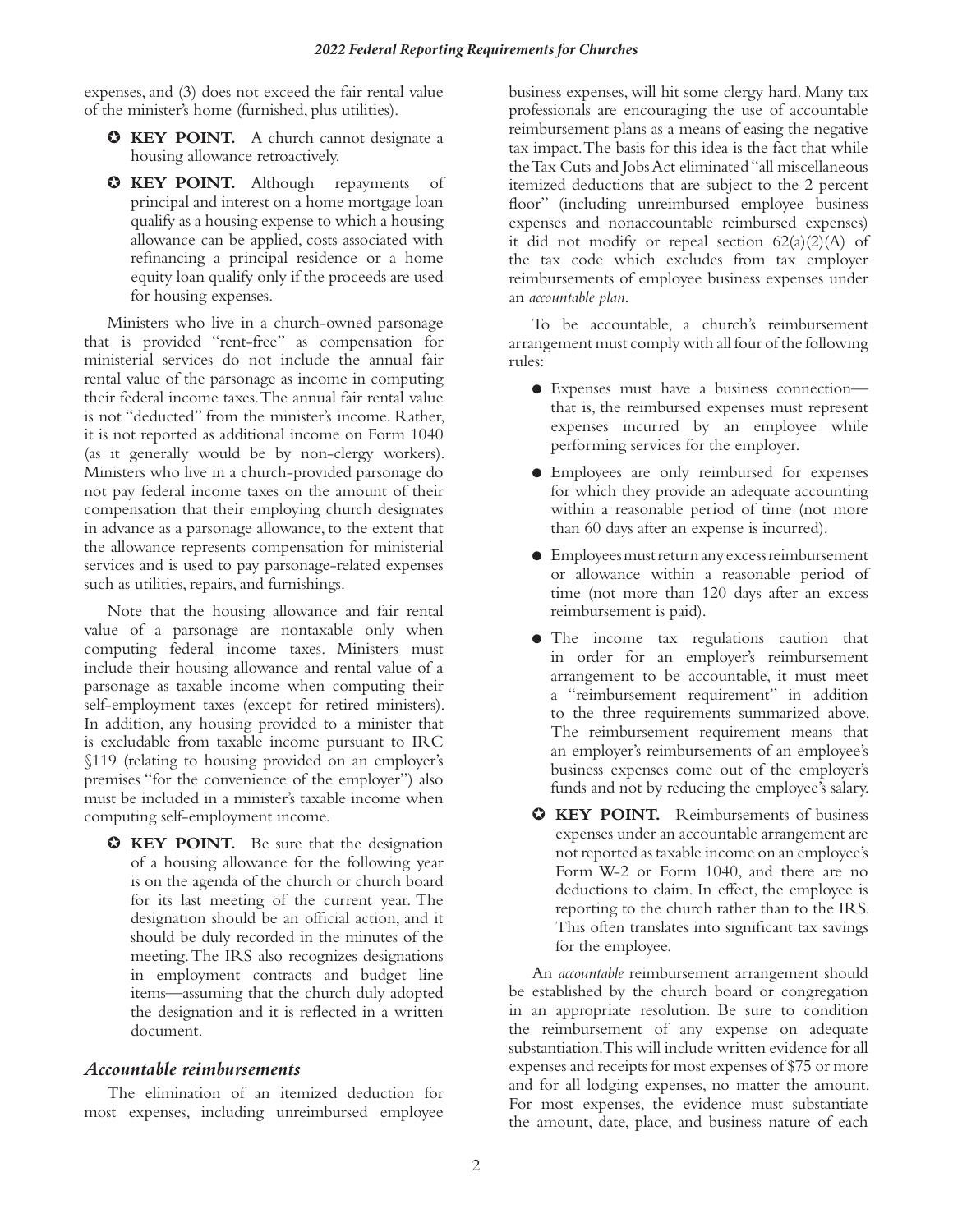expense. The key point is this: A church must require the same degree of substantiation as would be required for a deduction on the minister's income tax return.

Churches occasionally reimburse ministers for *nonbusiness* expenses. Such reimbursements, though they require an accounting, ordinarily must be included in the minister's wages for income tax reporting purposes, and they are not deductible by the minister. Instead, the entire amount of these reimbursements must be reported as taxable income on the minister's Form W-2 and Form 1040. For example, reimbursing the travel costs associated with the minister's spouse to travel with the minister is a nonbusiness expense, even if the church requires the spouse to accompany the minister for accountability purposes. The reimbursement of the travel expenses would be taxable to the minister.

#### *Flexible spending accounts*

A health flexible spending arrangement (FSA) allows employees to be reimbursed for medical expenses. FSAs are usually funded through voluntary salary reduction agreements with one's employer. No payroll taxes are deducted from employee contributions. The employer also may contribute.

FSAs have several benefits, including the following: (1) employer contributions can be nontaxable; (2) no payroll taxes are deducted from employee contributions; (3) withdrawals may be tax-free if used to pay qualified medical expenses; (4) employees can withdraw funds from an FSA to pay qualified medical expenses even if they have not placed the funds in the account.

Generally, distributions from a health FSA must be paid to reimburse the employee for qualified medical expenses. Qualified medical expenses are those incurred by an employee, or the employee's spouse and certain dependents (including a child under age 27 at the end of the year).

Employees must be able to receive the total amount they have elected to contribute for the year at any time during the year, regardless of the amount they have actually contributed.

FSAs are "use-it-or-lose-it" plans. This means that amounts in the account at the end of the plan year cannot be carried over to the next year. However, the plan can provide for a grace period of up to 2 ½ months after the end of the plan year. If there is a grace period, any qualified medical expenses incurred in that period can be paid from any amounts left in the account at the end of the previous year. An employer is not permitted to refund any part of the balance to the employee.

✪ **KEY POINT.** An employer, at its option, may amend its cafeteria plan document to provide for the carryover to the immediately

following plan year and may rollover any remaining amount if previously elected as an option by the employer.

The maximum amount available for reimbursement of incurred medical expenses of an employee and the employee's dependents under a health FSA cannot exceed \$2,750 for 2021 and \$2,850 for 2022.

Note that the Affordable Care Act prohibits employers from using an FSA to pay for, or reimburse, the cost of individually-owned health insurance policies with pre-tax dollars.

✪ **KEY POINT.** Non-prescription medicines (other than insulin) do not qualify as an expense for FSA purposes.

#### *Section 403(b) plans*

A 403(b) plan, also known as a tax-sheltered annuity or retirement income account, is a retirement plan for certain employees of churches and other taxexempt organizations. These plans have the following tax benefits: (1) Employees do not pay income tax on allowable contributions until they begin making withdrawals from the plan, usually after they retire. Note, however, that lay employees must pay Social Security and Medicare tax on their contributions to a 403(b) plan made under a salary reduction agreement. (2) Earnings and gains on amounts in an employee's 403(b) account are not taxed until they are withdrawn. (3) Employees may be eligible to claim the retirement savings contributions credit ("saver's credit") for elective deferrals contributed to a 403(b) account.

There are limits on the amount of contributions that can be made to a 403(b) account each year. If contributions made to a 403(b) account are more than these contribution limits, penalties may apply. Generally, annual contributions to a 403(b) plan cannot exceed either the limit on annual additions or the limit on elective deferrals. See *[IRS Publication 571](https://www.irs.gov/publications/p571)* for details.

# **COMPLYING WITH FEDERAL PAYROLL TAX REPORTING OBLIGATIONS**

## *Step 1. Obtain an employer identification number (EIN) from the federal government if this has not been done.*

This number must be recited on some of the returns listed below and is used to reconcile a church's deposits of withheld taxes with the W-2 forms it issues to employees. The EIN is a nine-digit number that looks like this: 00-0246810. If your church does not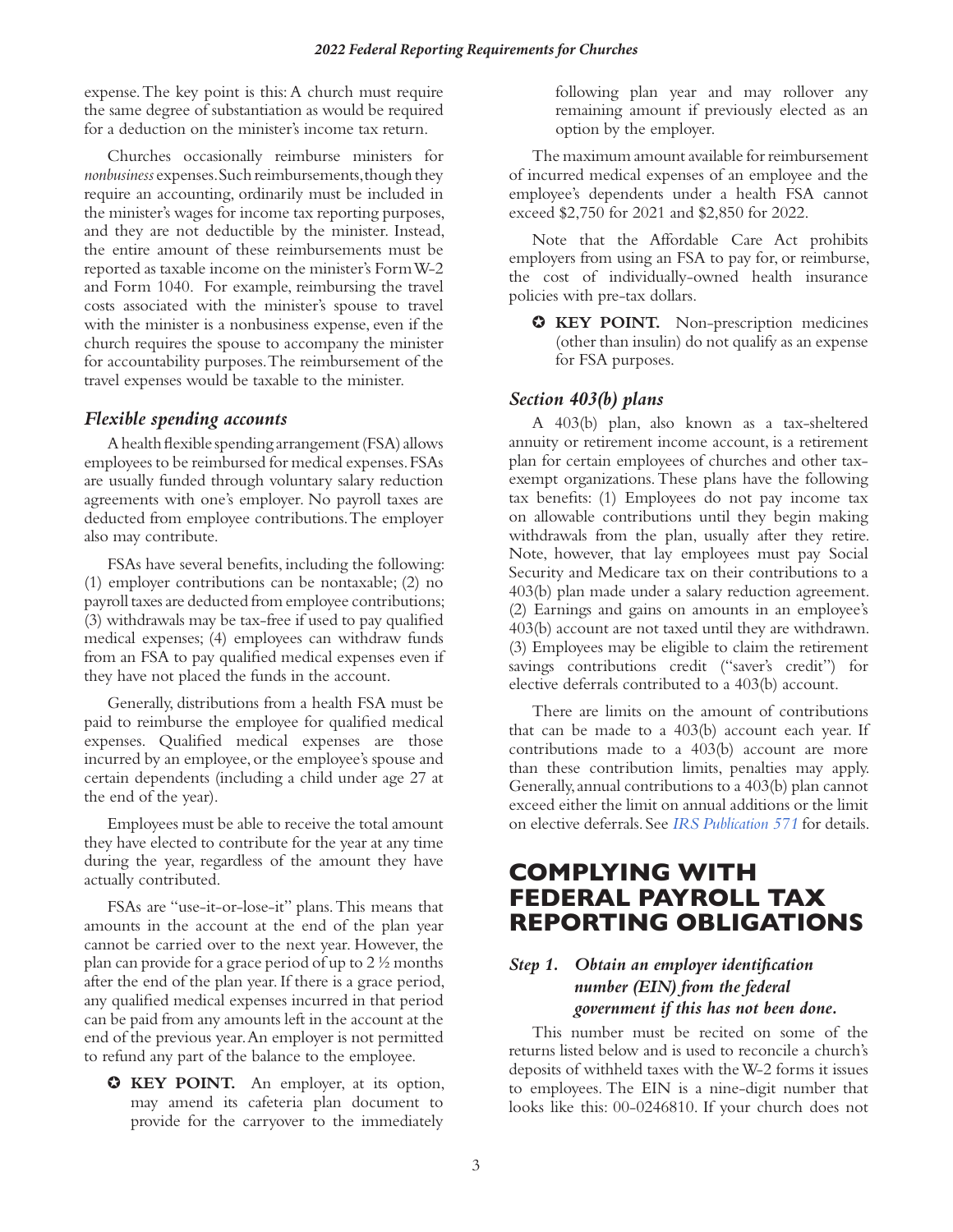have an EIN, you may apply for one online. Go to the IRS website at *[irs.gov](https://www.irs.gov/)* for information. You may also apply for an EIN by calling 1-800-829-4933, or you can fax or mail Form SS-4 to the IRS. You should have only one EIN.

✪ **KEY POINT.** An employer identification number is not a "tax exemption number" and has no relation to your nonprofit corporation status. It merely identifies you as an employer subject to tax withholding and reporting and ensures that your church receives proper credit for payments of withheld taxes. You can obtain an EIN by submitting a Form SS-4 to the IRS.

# *Step 2. Determine whether each church worker is an employee or self-employed.*

In some cases, it is difficult to determine whether a particular worker is an employee or is self-employed. If in doubt, churches should treat a worker as an employee, since substantial penalties can be assessed against a church for treating a worker as self-employed whom the IRS later reclassifies as an employee. In general, a self-employed worker is one who is not subject to the control of an employer with respect to how a job is to be done. Further, a self-employed person typically is engaged in a specific trade or business and offers his or her services to the general public.

The IRS and the courts have applied various tests to assist in classifying a worker as an employee or selfemployed. Factors that tend to indicate employee status include the following:

- The worker is required to follow an employer's instructions regarding when, where, and how to work.
- The worker receives "on-the-job" training from an experienced employee.
- The worker is expected to perform the services personally, and not use a substitute.
- The employer rather than the worker hires and pays any assistants.
- The worker has a continuing working relationship with the employer.
- The employer establishes set hours of work.
- The worker is guaranteed a regular wage amount for an hourly, weekly, or other period of time.
- The worker is expected to work full time.
- The work is done on the employer's premises.
- The worker must submit regular oral or written reports to the employer.
- The worker's business expenses are reimbursed by the employer.
- The employer furnishes the worker's tools, supplies, and equipment.
- The worker does not work for other employers.
- The worker does not advertise his or her services to the general public.

Not all of these factors must be present for a worker to be an employee. But if most of them apply, the worker is an employee. The most important factor is the first one listed indicating an extensive amount of control over the worker. Once again: If in doubt, treat the worker as an employee.

✪ **KEY POINT.** Some fringe benefits are nontaxable only when received by employees.

# *Step 3. Obtain the Social Security number for each worker.*

After determining whether a worker is an employee or self-employed, you must obtain the worker's Social Security number. A worker who does not have a Social Security number can obtain one by filing Form SS-5. This is a Social Security Administration form, not an IRS form. If a self-employed worker performs services for your church (and earns at least \$600 for the year), but fails to provide you with his or her Social Security number, then the church is required by law to withhold a specified percentage of compensation as backup withholding. The backup withholding rate is 24 percent for 2022.

A self-employed person can stop backup withholding by providing the church with a correct Social Security number.

The church will need the correct number to complete the worker's Form 1099-NEC (discussed later).

Churches can be penalized if the Social Security number they report on a Form 1099-NEC is incorrect, unless they have exercised "due diligence." A church will be deemed to have exercised due diligence if it has self-employed persons provide their Social Security numbers using Form W-9. It is a good idea for churches to present self-employed workers (e.g., guest speakers, contract laborers) with a Form W-9, and to backup withhold unless the worker returns the form. The church should retain each Form W-9 to demonstrate its due diligence.

All taxes withheld through backup withholding must be reported to the IRS on Form 945. The Form 945 for 2021 must be filed with the IRS by January 31, 2022. However, if you made deposits on time in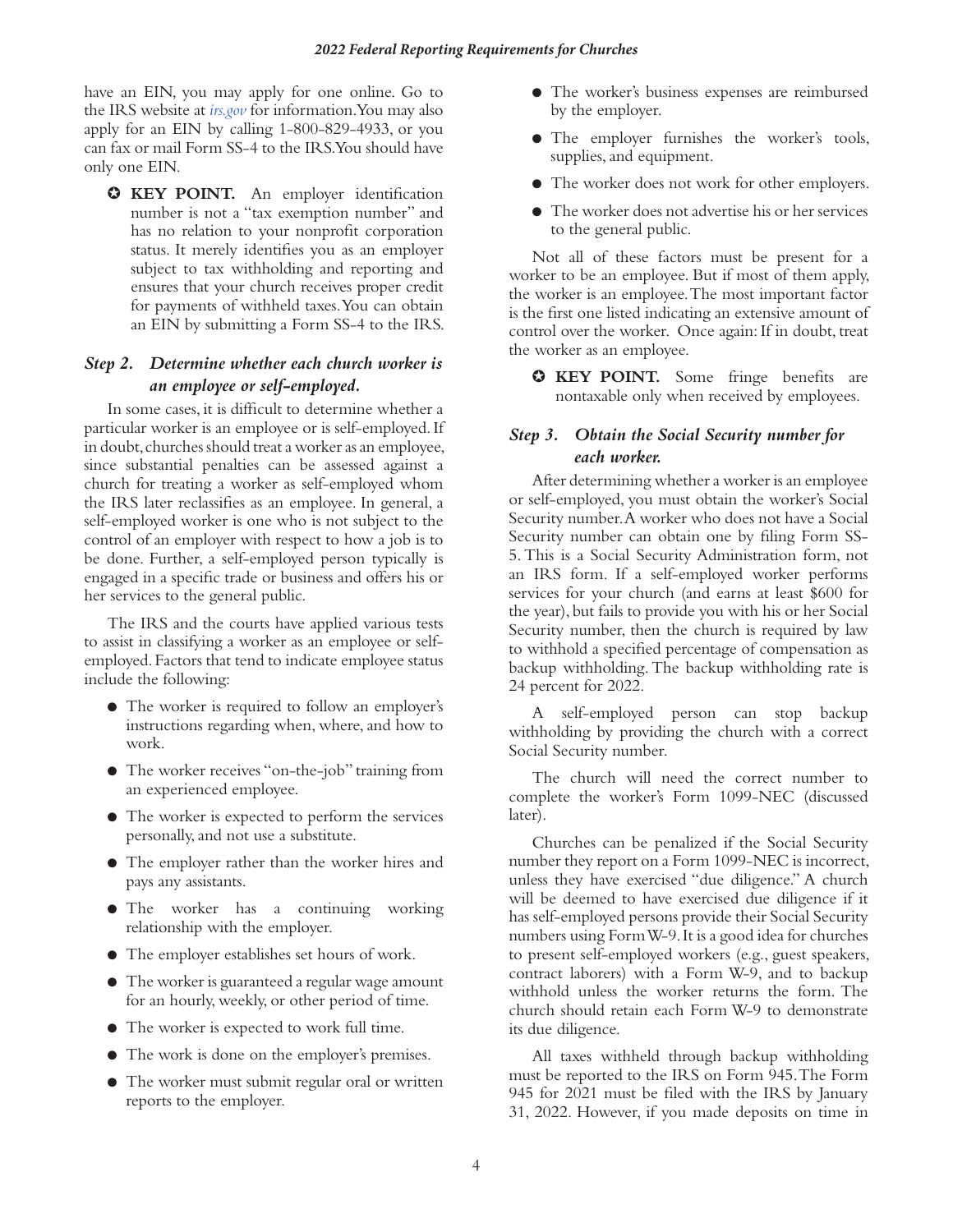full payment of the taxes for the year, you may file the return by February 10, 2022.

✪ **KEY POINT.** Many times churches will host guest speakers or other workers from other countries. Nonresident aliens are not taxed in the same manner as US citizens. While they are not subject to the above rules, they are subject to other mandatory reporting and withholding rules. Churches should seek professional assistance in determining the applicable reporting and withholding rules for payments made to workers from other countries.

#### *Step 4. Have each employee complete a Form W-4.*

Employees need to provide their employer with a W-4 form to enable the employer to know how much income tax to withhold from their pay. In the past, withholding was based on the number of "allowances" an employee claimed on Form W-4. The IRS made major changes to Form W-4 for tax year 2019 and future years. Most importantly, withholding allowances are no longer used to determine the amount of taxes at all. To provide maximum accuracy, employees are encouraged to use the Tax Withholding Estimator available at *[www.irs.gov/W4app](http://www.irs.gov/W4app)*.

#### *Step 5. Compute each employee's taxable wages.*

The amount of taxes that a church should withhold from an employee's wages depends on the amount of the employee's wages and the information contained on his or her Form W-4. A church must determine the wages of each employee that are subject to withholding. Wages subject to federal withholding include pay given to an employee for service performed. The pay may be in cash or in other noncash forms. Measure pay that is not in money (such as property) by its fair market value and not the cost to the church. Wages often include a number of items in addition to salary. (There is a comprehensive list of examples in Step 10.)

#### *Step 6. Determine the amount of income tax to withhold from each employee's wages.*

The way employers determine federal income tax withholding is changing to match the changes to the new Form W-4. Beginning in 2020 employers use IRS Publication 15-T to figure the amount of federal income tax to withhold from their employees' wages.

Beginning with the 2020 Form W-4, employees will no longer be able to request adjustments to their withholding using withholding allowances. Instead, using the new Form W-4, employees will provide employers with amounts to increase or reduce taxes

and amounts to increase or decrease the amount of wage income subject to income tax withholding. The computations described in Publication 15-T will allow employers to figure withholding regardless of whether the employee provided a Form W-4 in an earlier year or will provide a new Form W-4 in 2022. Publication 15-T also allows employers to figure withholding based on their payroll system (automated or manual) and withholding method of choice.

Publication 15-T describes five methods for determining the amount of income taxes to be withheld from an employee's wages in 2022:

- Percentage method tables for automated payroll systems
- Wage bracket method tables for manual payroll systems with forms W-4 from 2020 or later
- Wage bracket method tables for manual payroll systems with forms W-4 from 2019 or earlier
- Percentage method tables for manual payroll systems with Forms W-4 from 2020 or later
- Percentage method tables for manual payroll systems with Forms W-4 from 2019 or earlier
- ✪ **KEY POINT.** The IRS is asserting that the new method for computing withheld taxes is allegedly more simple. But many employers believe the opposite is true. Fortunately, the IRS is launching an online withholding estimator at *[www.irs.gov/W4App](http://www.irs.gov/W4App)* to provide employers with the most accurate withholding method.

Wages paid to a minister as compensation for ministerial services are exempt from income tax withholding. However, ministers who report their income taxes as employees can enter into a voluntary withholding arrangement with their church. Under such an arrangement, the church withholds federal income taxes from the minister's wages as if the minister's wages are not exempt from withholding. Some ministers find voluntary withholding attractive since it avoids the often difficult task of budgeting for four significant tax payments.

A minister may initiate voluntary withholding by providing the church with a completed IRS Form W-4 (Employee's Withholding Certificate). The filing of this form is deemed to be a request for voluntary withholding. A minister may also request an amount of withholding through any other written instruction.

Voluntary withholding arrangements may be terminated at any time by either the church or minister, or by mutual consent.

The tax code specifies that ministers are selfemployed for Social Security with respect to services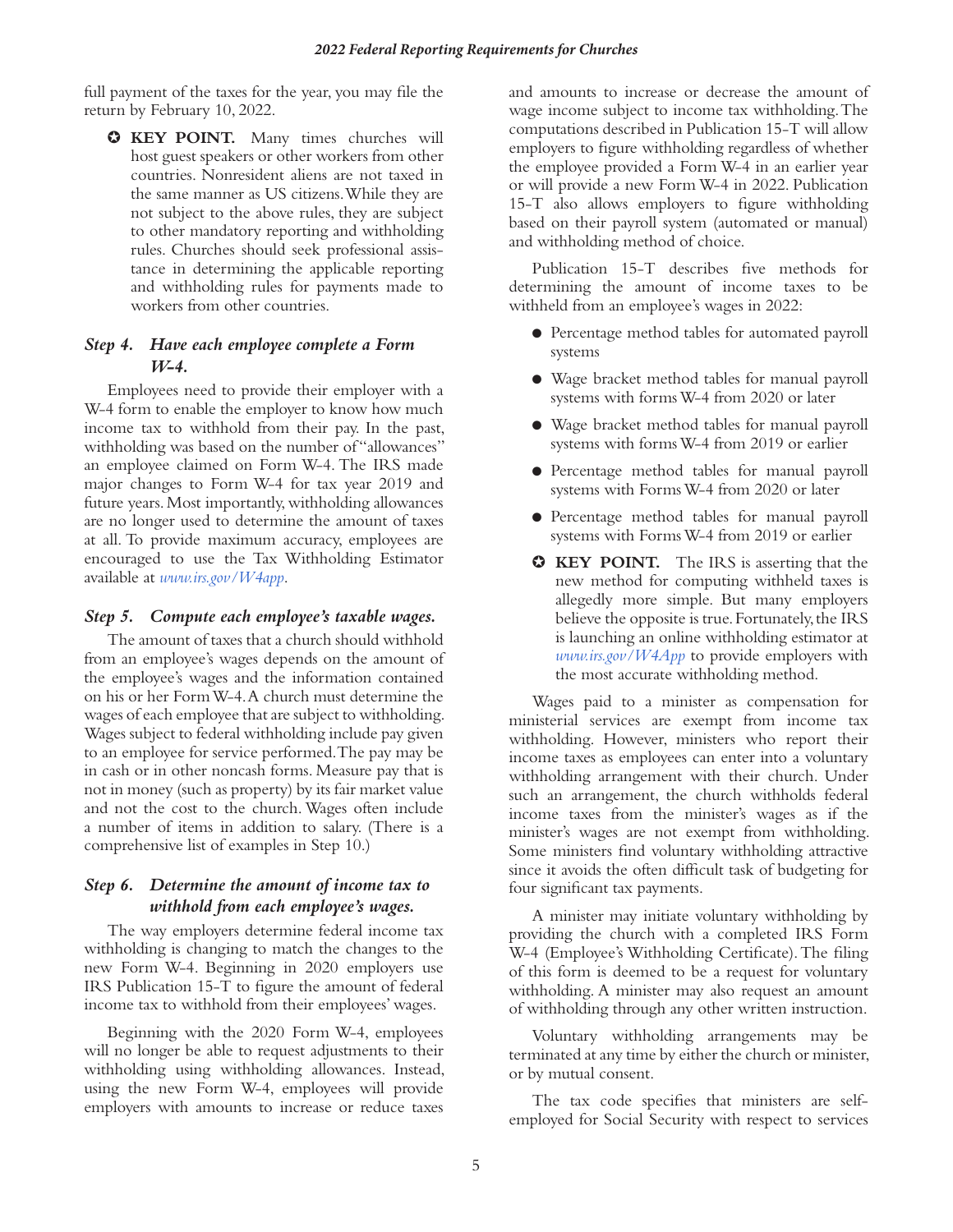performed in the exercise of ministry. Therefore, a church whose minister elects voluntary withholding is only obligated, and may only agree, to withhold the minister's federal income taxes. The minister is still required to use the estimated tax procedure to report and prepay self-employment taxes. However, ministers electing voluntary withholding can indicate on line 4c (2021 and 2022 Form W-4) that they want an additional amount of income taxes to be withheld from each pay period that will be sufficient to pay the estimated self-employment tax liability by the end of the year. This additional withholding of income taxes becomes a credit that can be applied against a minister's self-employment taxes on Form 1040. It is reported by the church as additional income taxes withheld on its quarterly Form 941. Many churches incorrectly report these additional withholdings as Social Security and Medicare taxes.

Since any tax paid by voluntary withholding is deemed to be timely paid, a minister who pays selfemployment taxes using this procedure will not be liable for any underpayment penalty (assuming that a sufficient amount of taxes are withheld).

## *Step 7. Withhold Social Security and Medicare taxes from nonminister employees' wages.*

Employees and employers each pay Social Security and Medicare taxes (FICA) equal to 7.65 percent of an employee's wages. The 7.65 percent tax rate is comprised of two components: (1) a Medicare hospital insurance tax of 1.45 percent, and (2) an "old age, survivor and disability" (Social Security) tax of 6.2 percent. There is no maximum amount of wages subject to the Medicare tax. For 2021, the maximum wages subject to the Social Security tax (the 6.2 percent amount) was \$142,800. It increases to \$147,000 for 2022.

Beginning in 2013, the Affordable Care Act increases the employee portion of the Medicare (HI) tax by an additional tax of 0.9 percent on wages received in excess of \$200,000. (This tax is not matched by the employer.) This additional tax is required to be withheld once wages paid to a nonminister employee reach \$200,000. However, unlike the general 1.45 percent HI tax on wages, this additional tax is on the combined wages of the employee and the employee's spouse, in the case of a joint return. The threshold amount is \$250,000 in the case of a joint return or surviving spouse, and \$200,000 for single persons.The \$250,000 and \$200,000 amounts are not adjusted for inflation and remain the same for 2022.

✪ **KEY POINT.** Even though the tax does not start until \$250,000 for a couple filing married filing jointly, the withholding mandate starts with any employee's wages exceeding \$200,000. Therefore, it is possible for an employee to have the additional tax withheld but not owe the additional tax. In these instances, the additional tax withheld is treated as an additional tax payment on the employee's individual tax return. Since the tax is on combined wages for married couples filing jointly, it is also possible that the combination of wages on a couples' Form 1040 will initiate the tax but there has not been any associated withholding of the tax.

The Social Security tax rates for 2021 and 2022 are shown in the following table:

| Year | Tax on<br>Employee | Tax on<br>Employer | Combined<br><b>Tax</b> |
|------|--------------------|--------------------|------------------------|
| 2021 | 7.65%              | 7.65%              | 15.3%                  |
| 2022 | 7.65%              | 7.65%              | 15.3%                  |

✪ **KEY POINT.** Federal law allowed churches that had nonminister employees as of July 1984 to exempt themselves from the employer's share of Social Security and Medicare taxes by filing a Form 8274 with the IRS by October 30, 1984. Many churches did so. The exemption was available only to those churches that were opposed for religious reasons to the payment of Social Security taxes. (Prior to 1984, nonprofit organizations, including churches, did not participate in the Social Security system.) The effect of such an exemption is to treat all nonminister church employees as selfemployed for Social Security purposes. Such employees must pay the self-employment tax (SECA) if they are paid \$108.28 or more for the year. Churches hiring their first nonminister employee after 1984 have until the day before the due date for their first quarterly 941 form to file the exemption application. Churches can revoke their exemption by filing a Form 941 accompanied by full payment of Social Security and Medicare taxes for that quarter. Many churches have done so, often inadvertently.

# *Step 8. The church must deposit the taxes it withholds.*

Churches accumulate three kinds of federal payroll taxes:

1. Income taxes withheld from employees' wages,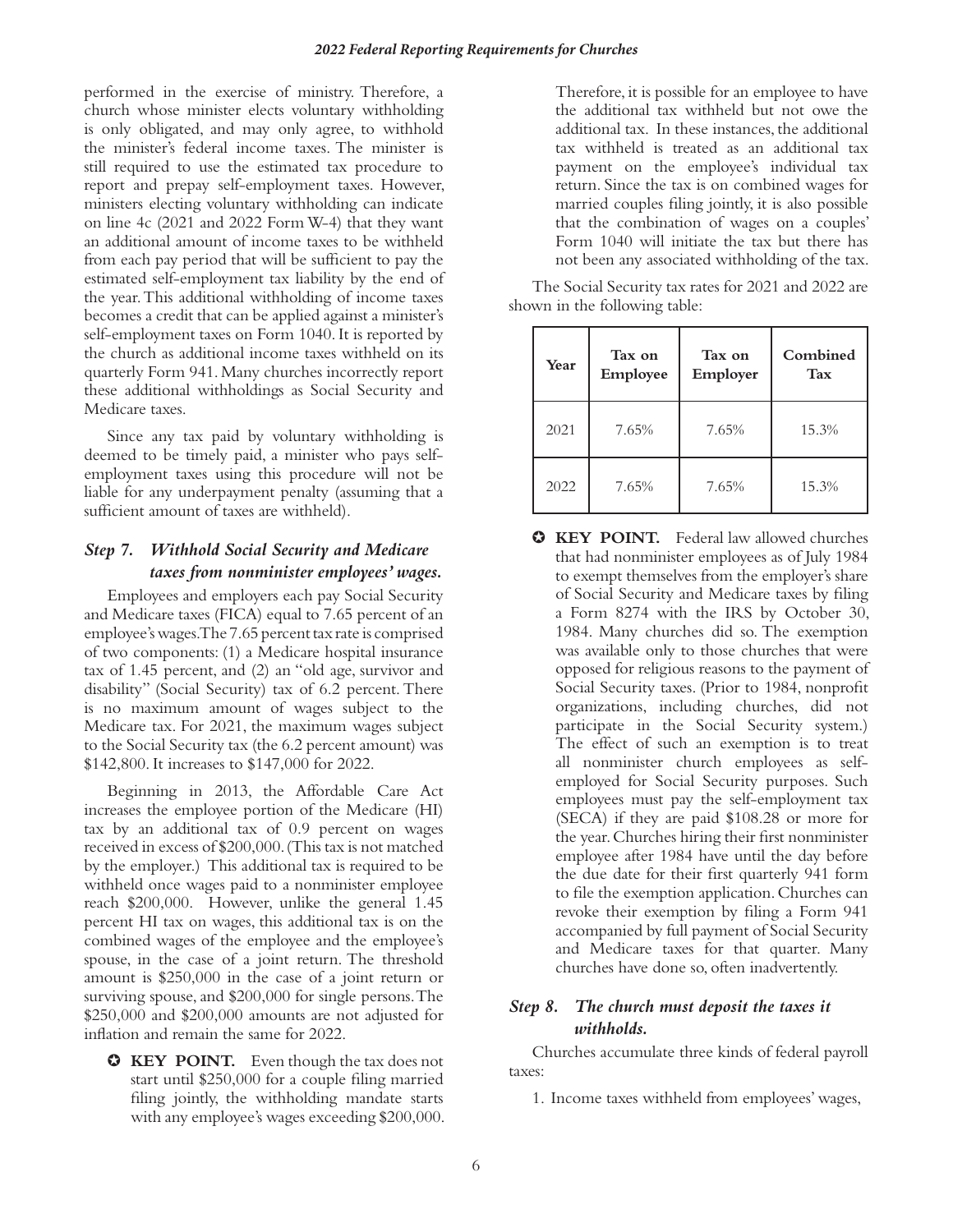- 2. The employees' share of Social Security and Medicare taxes (withheld from employees' wages), and
- 3. The employer's share of Social Security and Medicare taxes.

Most employers must deposit payroll taxes on a monthly or semiweekly basis. An employer's deposit status is determined by the total taxes reported in a four-quarter "lookback" period. For 2022, the lookback period will be July 1, 2020 through June 30, 2021.

*Monthly depositor rule.* Churches that reported payroll taxes of \$50,000 or less in the lookback period will deposit their withheld taxes for 2022 on a monthly basis. Payroll taxes withheld during each calendar month, along with the employer's share of FICA taxes, must be deposited by the 15th day of the following month.

*Semiweekly depositor rule.* Churches that reported payroll taxes of more than \$50,000 in the lookback period must deposit their withheld taxes on a semiweekly basis. This means that for paydays falling on Wednesday, Thursday, or Friday, the payroll taxes must be deposited on or by the following Wednesday. For all other paydays, the payroll taxes must be deposited on the Friday following the payday.

*Next-Day depositor rule.* Regardless of whether a church is a monthly schedule depositor or a semiweekly schedule depositor, if accumulated taxes withheld reach \$100,000 or more on any day during a deposit period, the church must deposit the taxes by the next business day. Additionally, any employer subject to this deposit rule becomes a semiweekly depositor for the remainder of the calendar year and the following calendar year.

*Payment with return rule.* If you accumulate less than a \$2,500 tax liability during the current or previous quarter, you may make a payment with Form 941 instead of depositing monthly. *[See IRS Publication](https://www.irs.gov/publications/p15) 15* for more information.

- ✪ **KEY POINT.** All deposits must be made using the Electronic Federal Tax Payment System (EFTPS). There are penalties for depositing late, or for mailing payments directly to the IRS that are required to be deposited, unless you have reasonable cause for doing so. To enroll in EFTPS, call 800-555-4477, or to enroll online, visit *[eftps.gov](http://eftps.gov)*. If you do not want to use EFTPS, you can arrange for your tax professional, financial institution, payroll service, or other trusted third party to make deposits on your behalf.
- ✪ **KEY POINT.** New churches in their first year of existence are treated as a monthly

depositor unless the \$100,000 Next-Day-Deposit Rule applies. Additionally, new churches, indicating they would be making payroll tax deposits, are pre-enrolled in EFTPS and should have received a letter with their four-digit EFTPS PIN.

# *Step 9. All employers subject to income tax withholding, Social Security and Medicare taxes, or both, must file Form 941 quarterly.*

Form 941 reports the number of employees and amount of Social Security and Medicare taxes and withheld income taxes that are payable. Form 941 is due on the last day of the month following the end of each calendar quarter.

| Quarter          | Ending       | Due date of<br>Form 941 |  |
|------------------|--------------|-------------------------|--|
| 1st (Jan.–Mar.)  | March 31     | April 30                |  |
| 2nd (April–June) | June 30      | July 31                 |  |
| 3rd (July–Sept.) | September 30 | October 31              |  |
| 4th (Oct.-Dec.)  | December 31  | January 31              |  |

If any due date for filing shown above falls on a Saturday, Sunday, or legal holiday, you may file your return on the next business day.

Form 941 may be filed electronically. For more information, visit the IRS website at *[irs.gov.](https://www.irs.gov/)*

✪ **KEY POINT.** Form 944 replaces Form 941 for eligible small employers. The purpose of Form 944 is to reduce the burden on the smallest employers by allowing them to file their employment tax returns annually, and in most cases pay the employment tax due with their return. Generally, you are eligible to file this form only if your payroll taxes for the year are \$1,000 or less. Do not file Form 944 unless the IRS has sent you a notice telling you to file it.

### *Step 10. Prepare a Form W-2 for every employee, including ministers employed by the church.*

✪ **KEY POINT.** Congress has enacted legislation requiring that Forms W-2, W-3, 1099-NEC, and 1096, be filed by January 31,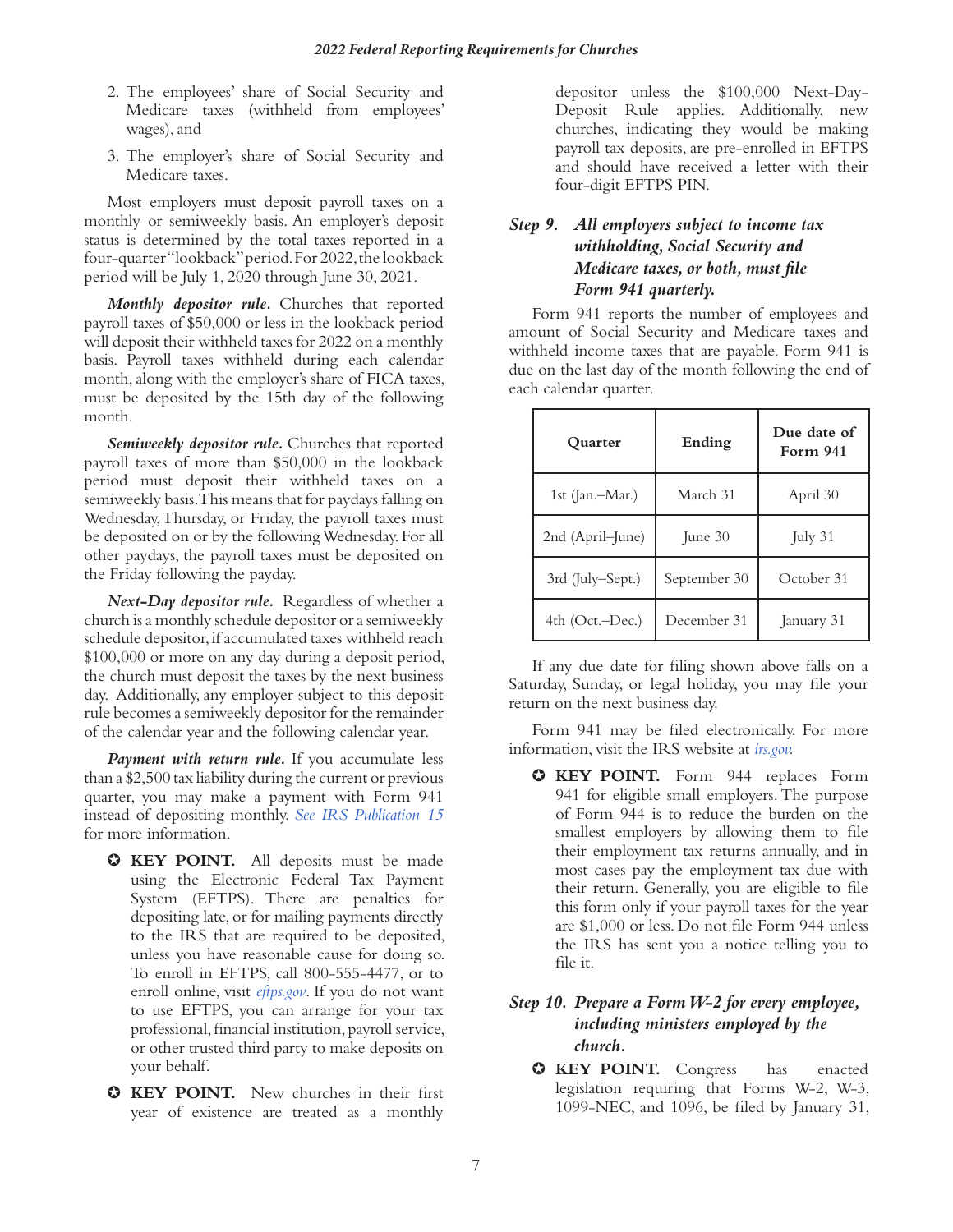and eliminating the extended due date (March 31) for electronically filed Forms W-3 and 1096.

A church reports each employee's taxable income and withheld income taxes as well as Social Security and Medicare taxes on this form. A church should furnish copies B, C, and 2 of the 2021 Form W-2 to each employee by January 31, 2022. File Copy A with the Social Security Administration by January 31, 2022. Send all Copies A with Form W-3, Transmittal of Wage and Tax Statements. If you file electronically the due date remains January 31, 2022.

✪ **KEY POINT.** Be sure to add cents to all amounts. Make all dollar entries without a dollar sign and comma, but with a decimal point and cents. For example, \$1,000 should read "1000.00." Government scanning equipment assumes that the last two figures of any amount are cents. If you report \$40,000 of income as "40000," the scanning equipment would interpret this as 400.00 (\$400)!

You may need some assistance with some of the boxes on the Form W-2. Consider the following:

**Box a.** Report the employee's Social Security number. Insert "applied for" if an employee does not have a Social Security number but has applied for one. If you do not provide the correct employee name and Social Security number on Form W-2, you may owe a penalty unless you have reasonable cause.

*Box b.* Insert your church's federal employer identification number (EIN). This is a nine-digit number that is assigned by the IRS. If you do not have one, you can obtain one by submitting a completed Form SS-4 to the IRS. Some churches have more than one EIN (for example, some churches that operate a private school have a number for both the church and the school). Be sure that the EIN listed on an employee's Form W-2 is the one associated with the employee's actual employer.

*Box c.* Enter your church's name, address, and ZIP Code. This should be the same address reported on your Form 941.

*Box d.* You may use this box to identify individual W-2 forms. You are not required to use this box.

*Box e.* Enter the employee's name.

Box f. Enter the employee's address and ZIP Code.

*Box 1.* Report all federal taxable wages paid to workers who are treated as employees for federal income tax reporting purposes. This includes:

- Salary, bonuses, prizes, and awards.
- Taxable fringe benefits (including cost of

employer-provided group term life insurance coverage that exceeds \$50,000).

- The value of the personal use of an employerprovided car.
- Most Christmas, birthday, anniversary, retirement and other special occasion gifts paid by the church.
- Business expense reimbursements paid under a nonaccountable plan (one that does not require substantiation of business expenses within a reasonable time, or does not require excess reimbursements to be returned to the church, or reimburses expenses out of salary reductions). Also note that such reimbursements are subject to income tax and Social Security withholding if paid to nonminister employees.
- Generally, payments made under an accountable plan are excluded from the employee's gross income and are not reported on Form W-2. However, if you pay a per diem or mileage allowance and the amount paid for substantiated miles or days traveled exceeds the amount treated as substantiated under IRS rules, you must report as wages on Form W-2 the amount in excess of the amount treated as substantiated. The excess amount is subject to income tax withholding and Social Security and Medicare taxes (or railroad retirement taxes, if applicable). Report the amount treated as substantiated (that is, the nontaxable portion) in box 12 using code L.
- Nonqualified moving expenses and expense reimbursements (except for reimbursements of the travel expenses of members of the US armed forces on active duty).
- Any portion of a minister's self-employment taxes paid by the church.
- Amounts includible in income under a nonqualified deferred compensation plan because of section 409A.
- Designated Roth contributions made under a section 403(b) salary reduction agreement.
- Church reimbursements of a spouse's travel expenses incurred while accompanying a minister on a business trip represent income to the minister unless the spouse's presence serves a legitimate and necessary business purpose and the spouse's expenses are reimbursed by the church under an accountable plan.
- Churches that make a "below-market loan" to a minister of at least \$10,000 create taxable income to the minister (some exceptions apply). A below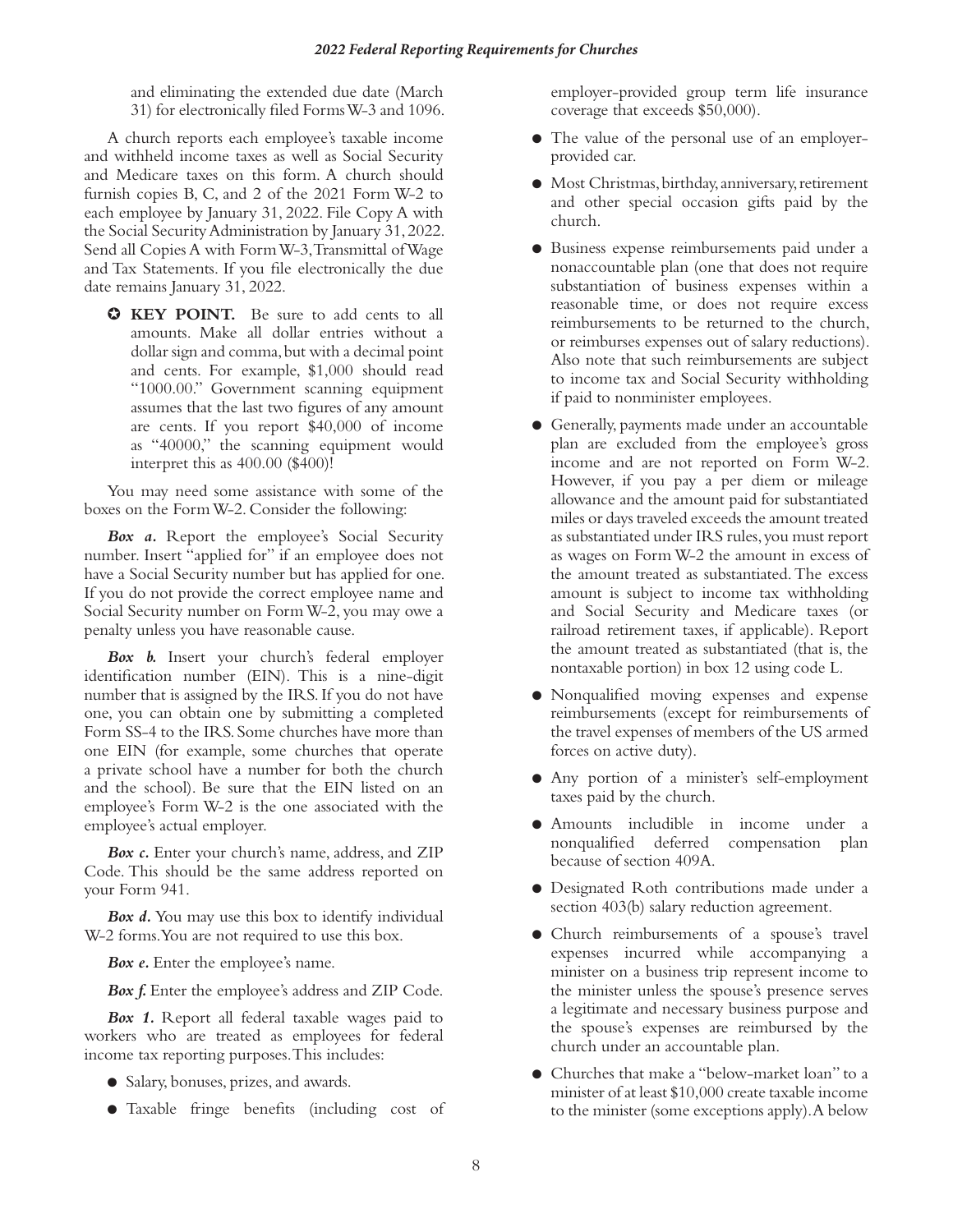market loan is a loan on which no interest is charged, or on which interest is charged at a rate below the applicable federal rate.

- Churches that forgive a minister's debt to the church create taxable income to the minister.
- Severance pay.
- Payment of a minister's personal expenses by the church.
- Employee contributions to a health savings account (HSA) unless contributed through a Section 125 cafeteria plan.
- Employer contributions to an HSA if includable in the income of the employee.
- Employee contributions towards group health insurance premiums unless they are contributed through a Sec. 125 cafeteria plan.
- Most "love gifts" from a church to its pastor.

For ministers who report their income taxes as employees, do not report in box 1 the annual fair rental value of a parsonage or any portion of a minister's compensation that was designated (in advance) as a housing allowance by the church. Also, some contributions made to certain retirement plans out of an employee's wages are not reported. If the nontaxable portion of a housing allowance (the lessor of actual expenses or the FRV plus utilities) is less than the church-designated allowance, it is the minister's responsibility to report the excess housing allowance as additional income on line 1 of his or her Form 1040 (if an employee) or on Schedule C (if self-employed).

- , **CAUTION.** Taxable fringe benefits not reported as income in box 1 may constitute an automatic excess benefit transaction exposing the recipient and members of the church board to intermediate sanctions in the form of substantial excise taxes.
- ✪ **KEY POINT.** Churches should not include in box 1 the annual fair rental value of a parsonage or a housing allowance provided to a minister as compensation for ministerial services.

*Box 2.* List all federal income taxes that you withheld from the employee's wages. The amounts reported in this box (for all employees) should correspond to the amount of withheld income taxes reported on your four 941 forms.

*Box 3.* Report an employee's wages subject to the "Social Security" component (the 6.2 percent rate for 2021) of FICA taxes. Box 3 should not list more than the maximum wage base for the "Social

Security" component of FICA taxes (\$142,800 for 2021, \$147,000 for 2022). This box usually will be the same as Box 1, but not always. For example, certain retirement contributions are included in Box 3 that are not included in Box 1. To illustrate, contributions to a 403(b) plan by salary reduction agreement may be excludable from income and not reportable in Box 1, but they are subject to FICA taxes and accordingly they represent Social Security and Medicare wages for nonminister employees.

✪ **KEY POINT.** Remember that ministers (including those who report their income taxes as employees) are self-employed for Social Security with respect to their ministerial services, and so they pay self-employment taxes rather than the employee's share of Social Security and Medicare taxes.

Churches that filed a timely Form 8274 exempting themselves from the employer's share of FICA taxes do not report the wages of nonminister employees in this box since such employees are considered self-employed for Social Security purposes.

*Box 4.* Report the "Social Security" component (6.2 percent) of Social Security and Medicare taxes that you withheld from a nonminister employee's wages. This tax is imposed on all wages up to a maximum of \$142,800 for 2021 and \$147,000 for 2022. Do not report the church's portion (the "employer's share") of Social Security and Medicare taxes. Ministers who report their income taxes as employees are still treated as self-employed for Social Security with respect to compensation from the performance of ministerial services. For ministers, this box should be left blank.

*Box 5.* Report a nonminister employee's current and deferred (if any) wages subject to the Medicare component (1.45 percent) of FICA taxes. This will be an employee's entire wages regardless of amount. There is no ceiling. For persons earning less than the annual maximum earnings subject to the 6.2 percent Social Security tax (\$142,800 for 2021 and \$147,000 for 2022) Box 3 and 5 should show the same amount. If you pay more than \$142,800 ( \$147,000 for 2022) to a non-minister employee in 2022, Box 3 should show \$142,800 ( \$147,000 for 2022) and Box 5 should show the full amount of wages paid.

*Box 6.* Report the Medicare component of FICA taxes that you withheld from the nonminister employee's wages. This tax is imposed on all wages, current and deferred (if any), regardless of amount. For ministers, this box should be left blank.

*Box 10.* Show the total dependent care benefits under a dependent care assistance program (section 129) paid or incurred by you for your employee.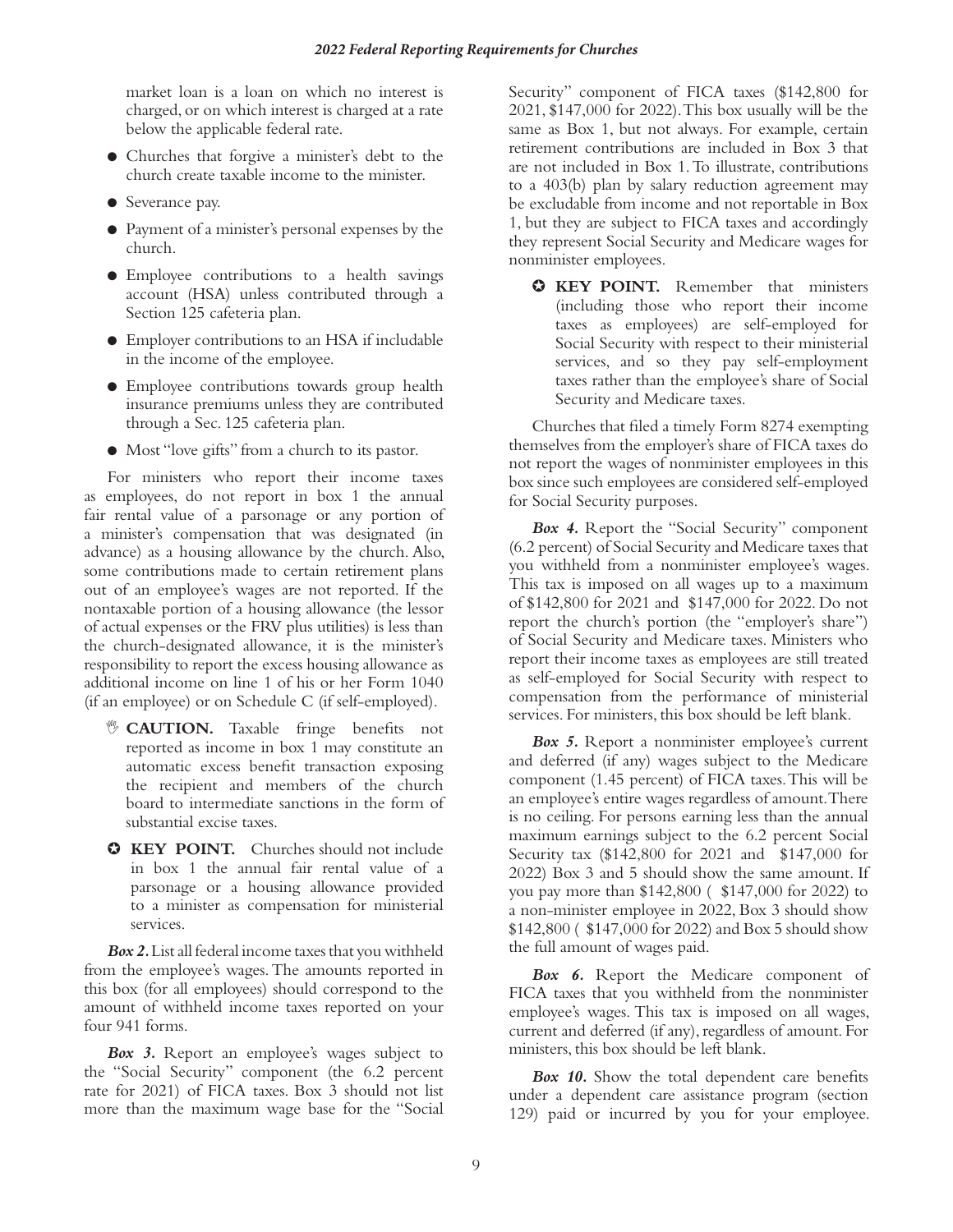# **NEED HELP COMPLETING A W-2,W-3, 1099 OR 1096 FORM?**

The IRS operates a centralized call site to answer questions about reporting information on these forms.

If you have any questions about completing these forms, call the IRS at 866-455-7438,

Monday through Friday, 8:30 a.m. to 4:30 p.m. Eastern Standard Time.

Include the fair market value of employer-provided daycare facilities and amounts paid or incurred for dependent care assistance in a section 125 cafeteria plan. Report all amounts paid or incurred including those in excess of the \$5,000 exclusion. Include any amounts over \$5,000 in Boxes 1, 3, and 5. For more information, see IRS Publication 15-B.

*Box 11.* The purpose of box 11 is for the Social Security Administration (SSA) to determine if any part of the amount reported in box 1 or boxes 3 or 5 was earned in a prior year. The SSA uses this information to verify that they have properly applied the Social Security earnings test and paid the correct amount of benefits. Report distributions to an employee from a nonqualified plan in box 11. Also report these distributions in box 1. Under nonqualified plans, deferred amounts that are no longer subject to a substantial risk of forfeiture are taxable even if not distributed. Report these amounts in boxes 3 (up to the Social Security wage base) and 5. Do not report in box 11 deferrals included in boxes 3 or 5 and deferrals for current year services (such as those with no risk of forfeiture).

If you made distributions and also are reporting any deferrals in boxes 3 or 5, do not complete box 11. *[See](https://www.irs.gov/publications/p957) [IRS Publication 957.](https://www.irs.gov/publications/p957)*

Unlike qualified plans, nonqualified plans do not meet the qualification requirements for tax-favored status. Nonqualified plans include those arrangements traditionally viewed as deferring the receipt of current compensation, such as a rabbi trust. Welfare benefit plans and plans providing termination pay, or early retirement pay, are not generally nonqualified plans.

✪ **KEY POINT.** Nonqualified retirement plans are subject to many difficult technical rules and substantial penalties for compliance failures. Additional information is available in IRS Publications 15 and 957, but qualified professional guidance is also recommended.

*Box 12.* Insert the appropriate code and dollar amount in this box. Insert the code letter followed by a space and then insert the dollar amount on the same line within the box. Do not enter more than four codes in this box. If more are needed, use another Form W-2. Use capital letters for the codes, and remember not to use dollar signs or commas. For example, to report a \$3,000 contribution to a section 403(b) tax-sheltered annuity, you would report "E 3000.00" in this box. The codes are as follows:

A—This will not apply to church employees.

B—This will not apply to church employees.

C—You (the church) provided your employee with more than \$50,000 of group term life insurance. Report the cost of coverage in excess of \$50,000. It should also be included in Box 1 (and in Boxes 3 and 5 for nonminister employees).

D—Generally not applicable to churches.

E—The church made contributions to a 403(b) plan pursuant to a "salary reduction agreement" on behalf of the employee. Report the amount of the contributions. While this amount ordinarily is not reported in Box 1, it is included in Boxes 3 and 5 for nonminister employees since it is subject to Social Security and Medicare taxes with respect to such workers.

F—Generally not applicable to churches.

G—Generally not applicable to churches.

H—Generally not applicable to churches.

J—You (the church) are reporting sick pay. Show the amount of any sick pay that is not includable in the employee's income because he or she contributed to the sick pay plan.

K—Generally not applicable to churches.

L—You (the church) reimbursed the employee for employee business expenses using the standard mileage rate or the per diem rates, and the amount you reimbursed exceeds the amounts allowed under these methods. Enter code "L" in Box 12, followed by the amount of the reimbursements that equal the allowable standard mileage or per diem rates. Any excess should be included in Box 1. For nonminister employees, report the excess in Boxes 3 (up to the Social Security wage base) and 5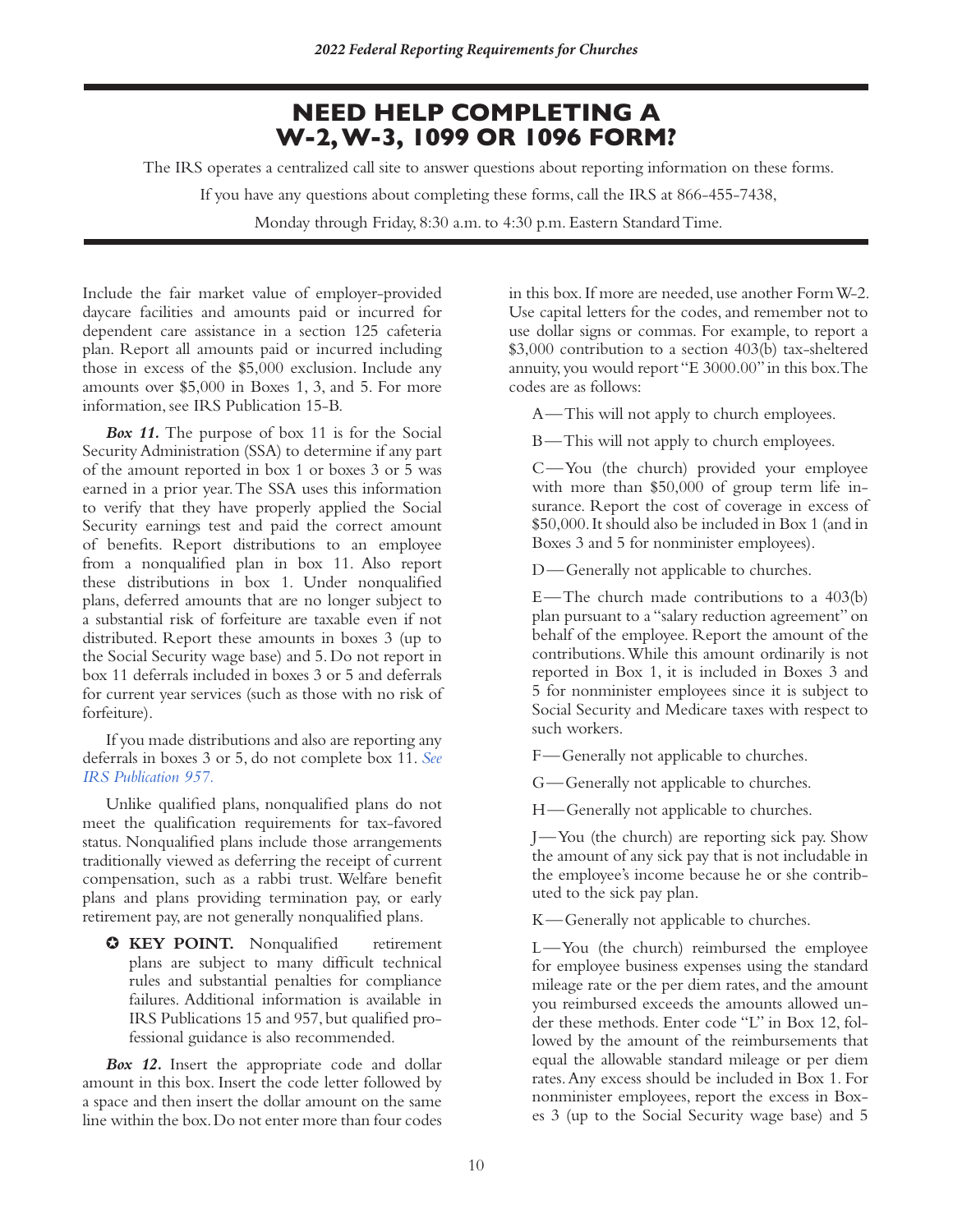as well. Do not include any per diem or mileage allowance reimbursements for employee business expenses in Box 12 if the total reimbursements are less than or equal to the amount deemed substantiated under the IRS-approved standard mileage rate or per diem rates.

M, N—Generally not applicable to churches.

P – Not applicable to churches.

Q—Generally not applicable to churches.

R—Report employer contributions to a medical savings account on behalf of the employee. Any portion that is not excluded from the employee's income also should be included in Box 1.

S—Report employee salary reduction contributions to a SIMPLE retirement account. However, if the Simple account is part of a 401(k) plan, use code D.

T—Report amounts paid (or expenses incurred) by an employer for qualified adoption expenses furnished to an employee under an adoption assistance program.

V—Generally not applicable to churches.

W—Report employer contributions to a health savings account (HSA). Include amounts the employee elected to contribute using a cafeteria plan.

Y—It is no longer necessary to report deferrals under a section 409A nonqualified deferred compensation plan in Box 12 using code Y.

Z—Report all amounts deferred (including earnings on deferrals) under a nonqualified deferred compensation (NQDC) plan that are included in income under section 409A of the tax code because the NQDC fails to satisfy the requirements of section 409A. Do not include amounts properly reported on Forms 1099-NEC or W-2 for a prior year. Also, do not include amounts considered to be subject to a substantial risk of forfeiture for purposes of section 409A. The amount reported in box 12 using code Z is also reported in box 1.

AA—Generally not applicable to churches.

BB—Report designated Roth contributions under a section 403(b) salary reduction agreement. Do not use this code to report elective deferrals under code E.

DD—The Affordable Care Act requires employers to report the cost of coverage under an employer-sponsored group health plan. IRS Notice 2011- 28 provided relief for smaller employers filing fewer than 250 W-2 forms by making the reporting requirement optional for them until further guidance

is issued by the IRS. The reporting under this provision is for information only; the amounts reported are not included in taxable wages and are not subject to new taxes.

EE—Generally not applicable to churches.

FF—Use this code to report the total amount of permitted benefits under a QSEHRA. The maximum reimbursement for an eligible employee under a QSEHRA for 2021 is \$5,300 (\$10,700 if it also provides reimbursements for family members). Report the amount of payments and reimbursements the employee is entitled to receive under the QSEHRA for the calendar year, not the amount the employee actually receives. For example, a QSEHRA provides a permitted benefit of \$3,000. If the employee receives reimbursements of \$2,000, report a permitted benefit of \$3,000 in box 12 with code FF.

*Box 13.* Check the appropriate box.

*Statutory employee.* Churches rarely if ever have statutory employees. These include certain drivers, insurance agents, and salespersons.

*Retirement plan.* Mark this checkbox if the employee was an active participant (for any part of the year) in any of the following: (1) a qualified pension, profit-sharing, or stock bonus plan described in section 401(a) (including a 401(k) plan); (2) an annuity contract or custodial account described in section 403(b); (3) a simplified employee pension (SEP) plan; or (4) a SIMPLE retirement account.

*Third party sick pay.* Churches generally will not check this box.

*Box 14.* This box is optional. Use it to provide information to an employee. Some churches report a church-designated housing allowance in this box. The IRS uses Box 14 for this purpose in a comprehensive minister tax example in the current edition of its Publication 517, but this is not a requirement.

✪ **TAX TIP.** The IRS has provided the following suggestions to reduce the discrepancies between amounts reported on Forms W-2, W-3, and Form 941: First, be sure the amounts on Form W-3 are the total amounts from Forms W-2. Second, reconcile Form W-3 with your four quarterly Forms 941 by comparing amounts reported for: (1) Income tax withholding (Box 2). (2) Social Security and Medicare wages (Boxes 3, 5, and 7). (3) Social Security and Medicare taxes (Boxes 4 and 6). Amounts reported on Forms W-2, W-3, and 941 may not match for valid reasons. If they do not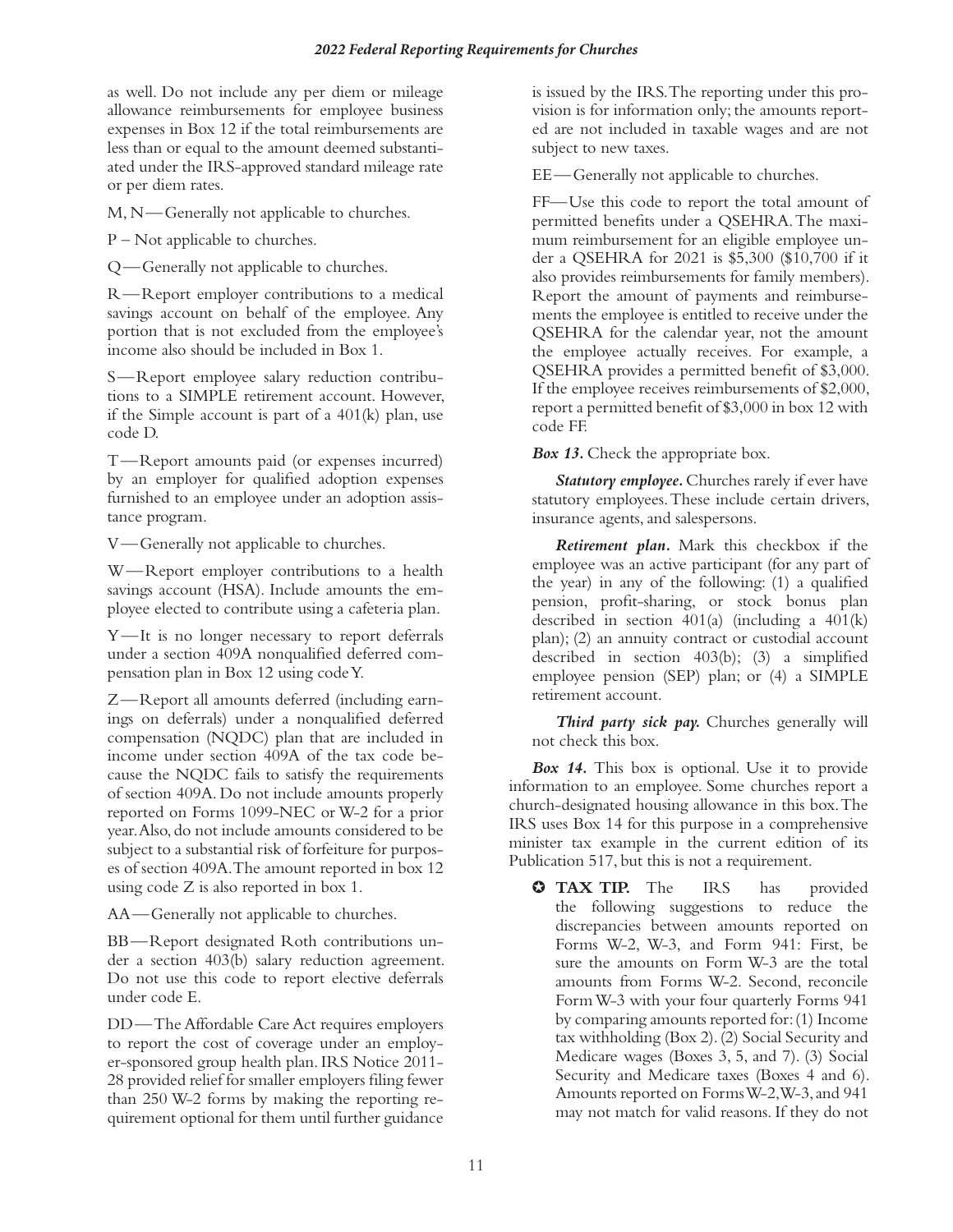match, you should determine that the reasons are valid. The Social Security Administration will issue an inquiry notice when these amounts do not match.

# *Step 11. Prepare a Form 1099-NEC for every selfemployed person receiving nonemployee compensation of \$600 or more.*

By January 31, 2022, churches must furnish Copy B of Form 1099-NEC ("statement for recipient of miscellaneous income") to any self-employed person to whom the church paid nonemployee compensation of \$600 or more in 2021. This form (rather than a W-2) should be provided to clergy who report their federal income taxes as self-employed, since the Tax Court and the IRS have both ruled that a worker who receives a W-2 rather than a 1099-NEC is presumed to be an employee rather than self-employed. Other persons to whom churches may be required to issue a 1099-NEC include evangelists, guest speakers, and contractors.

Churches must send Copy A of Forms 1099-NEC, along with Form 1096, to the IRS by January 31, 2022, if nonemployee compensation is reported in box 1. If you file electronically, the due date for filing Copy A with the IRS is also January 31, 2022, if you are reporting nonemployee compensation box 1.

To illustrate, if a guest speaker visited a church in 2021 and received compensation from the church in an amount of \$600 or more (net of any housing allowance or travel expenses reimbursed under an accountable plan) then the church must issue the person Copy B of Form 1099-NEC by January 31, 2022.

Exceptions apply. For example, a church need not issue a 1099-NEC to a corporation (other than to attorneys that are incorporated), or to a person who will be receiving a Form W-2 for services rendered to the church (all income should be reported on the Form W-2). Also, travel expense reimbursements paid to a self-employed person under an accountable reimbursement plan do not count toward the \$600 figure. Additionally, if supplies are purchased from a self-employed person, the amount does not count toward the \$600 filing limit, if the amount for the supplies has been separately stated on the invoice from the contractor.

To complete Form 1099-NEC the church will need to obtain the recipient's name, address, and Social Security number. Churches should obtain this information at the time of the person's visit, since it often can be difficult to obtain the necessary information at a later date. IRS Form W-9 can be used to obtain this information. If a self-employed person who is paid \$600 or more during the course of a year by a church refuses to provide a Social Security number, then the church is required to withhold a percentage of the person's total compensation as "backup withholding." See "Step 3," above. The backup withholding rate is 24 percent for 2022.

# **OTHER IMPORTANT REQUIREMENTS FOR CHURCHES**

# *Reporting group term life insurance*

You must include in the income of employees an imputed cost of employer-provided group term life insurance coverage (including death benefits under the Benefits Plan) that exceeds \$50,000. You must also include the imputed cost of all employer-provided group term life insurance on the life of a spouse or dependent if the coverage provided exceeds \$2,000. The imputed cost can be determined according to the following table:

| Cost per \$1,000 of protection for 1-month period |          |                     |          |  |  |
|---------------------------------------------------|----------|---------------------|----------|--|--|
| <b>Age Brackets</b>                               | Cost     | <b>Age Brackets</b> | Cost     |  |  |
| Under 25                                          | 5 cents  | 25 to 29            | 6 cents  |  |  |
| 30 to 34                                          | 8 cents  | 35 to 39            | 9 cents  |  |  |
| 40 to 44                                          | 10 cents | 45 to 49            | 15 cents |  |  |
| $50 \text{ to } 54$                               | 23 cents | 55 to 59            | 43 cents |  |  |
| $60$ to $64$                                      | 66 cents | $65$ to $69$        | \$1.27   |  |  |
| 70 and above                                      | \$2.06   |                     |          |  |  |

✎ **EXAMPLE.** *Church A pays the premiums on a \$70,000 group term insurance policy on the life of Pastor B with B's wife as beneficiary. Pastor B is 29 years old. Church A also pays the premium on a \$5,000 group term policy which covers Pastor B's wife who is 30 years old. The church would have to report \$19.20 as the imputed cost of the insurance provided to Pastor B and his wife. This amount is computed as follows: (1) For Pastor B, the table shows the "cost" per month for each \$1,000 of group term life insurance in excess of \$50,000. To compute the cost for Pastor B, take 6 cents x 12 months = 72 cents x 20 (corresponding to \$20,000 of group term insurance in excess of \$50,000) = \$14.40. (2) In addition, the cost of the entire \$5,000 of insurance provided to Pastor B's wife would have to be computed. Take 8 cents x 12 months = 96 cents x 5 =*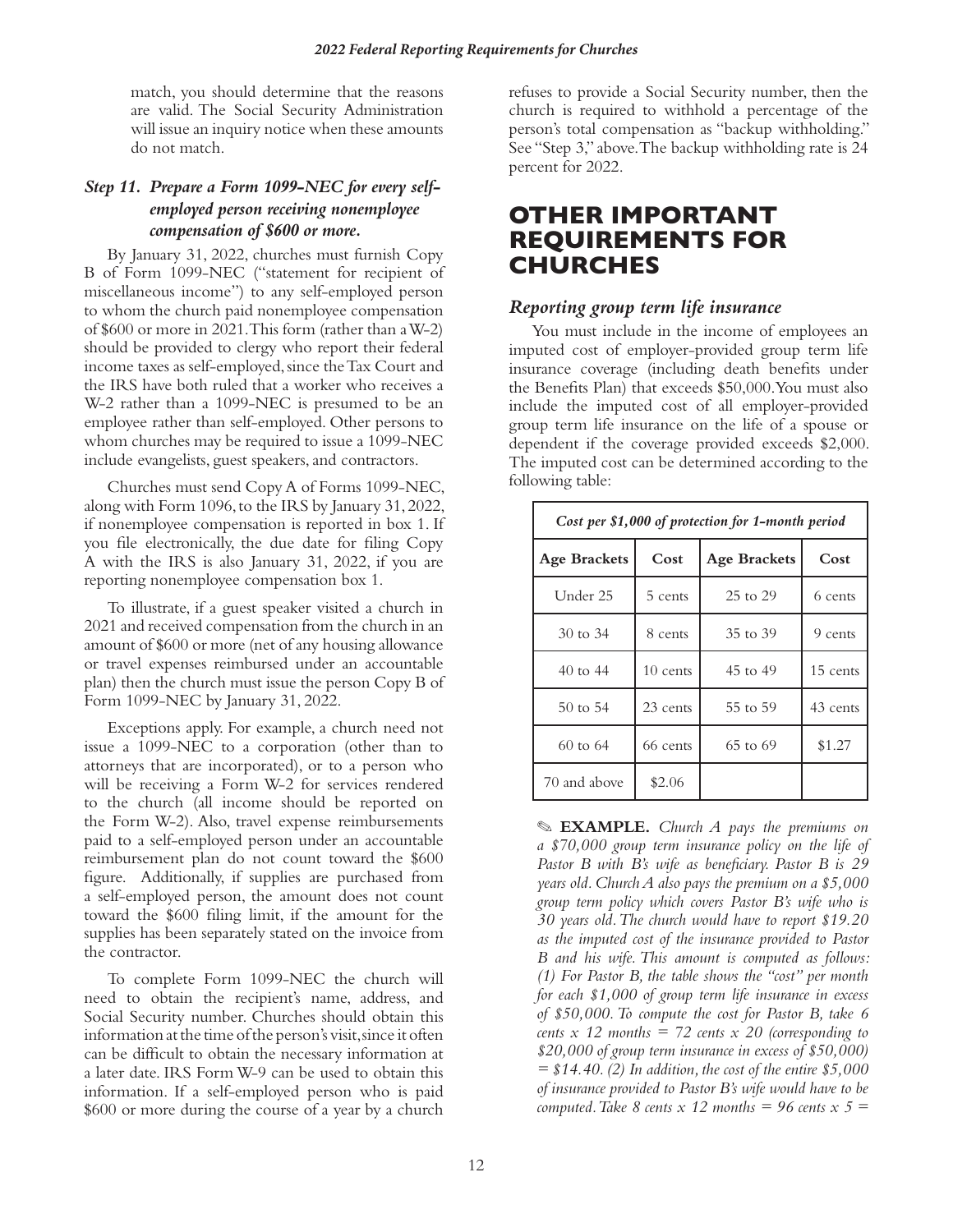*\$4.80. Combine this amount with the cost of Pastor B's excess insurance to obtain the taxable amount of \$19.20. Church A should include this amount with wages in Box 1 of Form W-2. This amount should also be reported in Box 12 and labeled code C. Any includable amount is subject to income tax as well as Social Security and Medicare withholding for nonminister church employees.*

# *Form I-9*

All employers are responsible for verifying the identity and eligibility of employees to work in the United States. As employers, churches must complete an Employment Eligibility Verification form for each new employee. This form is better known as Form I-9.

Form I-9 is not an IRS form and is not filed with any government agency. However, it is important for churches to be familiar with this form because they can be assessed fines for failing to comply with the requirements summarized below.

Churches should:

- Ensure that each new employee completes Section 1 of the Form I-9 on or before his or her first day of compensated work. Review the employee's documents and fully complete Section 2 of the Form I-9 within 3 business days of the hire. Collect a Form I-9 for all employees, including ministers, hired after November 6, 1986, even if the church has no doubt that someone is a U.S. citizen. An employee signs part of the form and the employer signs part of the form. The form's instructions list documents employees may show to verify their identity and eligibility to work in the United States.
- Review the United States Citizenship and Immigration Services website (*[uscis.gov](http://uscis.gov)*) for instructions that will assist you in completing the Form I-9. You can also download Form I-9 from the USCIS website.
- Collect forms from new employees only, not from all applicants. When extending job offers, churches should clarify that employment is conditioned on completion of a Form I-9. Employers should remind new employees to bring their documents the first day of work. Forms should be completed no later than the end of the employee's third day at work.
- Accept documents that appear to be genuine and relate to the employee. If churches act reasonably when deciding that a document is genuine, they will not be held responsible for a mistake. Churches may keep photocopies of original identification and verification documents with each employee form. This is not required by law

but may be helpful in case there is ever a question about whether a document was genuine.

- Employers must retain an employee's completed Form I-9 for as long as the individual works for the employer. Once the individual's employment has terminated, the employer must determine how long after termination the Form I-9 must be retained, which is either three years after the date of hire, or one year after the date employment is terminated, whichever is later. Forms I-9 can be retained either on paper or microform, or electronically.
- Upon request, show completed forms to authorized officials of the Department of Homeland Security (DHS), Department of Labor, or the Justice Department's Office of Special Counsel for Unfair Immigration-Related Employment Practices (OSC). Officials will give a minimum of three days' notice before inspection.
- Churches, like any employer, can be penalized for failing to comply with the I-9 requirement. If you fail to complete, retain, or make available for inspection a Form I-9 as required by law, you may face a civil penalty for each violation. There are additional penalties for knowingly hiring unauthorized aliens.
- Providing an employee's Social Security number on Form I-9 is voluntary for all employees unless an employer participates in the USCIS "E-Verify" program.

# *Annual certification of racial nondiscrimination*

Churches and other religious organizations that operate, supervise, or control a private school must file a certificate of racial nondiscrimination (Form 5578) each year with the IRS. The certificate is due by the 15th day of the 5th month following the end of the organization's fiscal year. This is May 15 of the following year for organizations that operate on a calendar year basis. For example, the Form 5578 for 2021 is due May 16, 2022 (May 15 is a Sunday).

A private school is defined as an educational organization that normally maintains a regular faculty and curriculum and normally has a regularly enrolled body of pupils or students in attendance at the place where its educational activities are regularly conducted. The term includes primary, secondary, preparatory, or high schools; and colleges and universities, whether operated as a separate legal entity or an activity of a church.

✪ **KEY POINT.** The term "school" also includes preschools, and this is what makes the reporting requirement relevant for many churches. As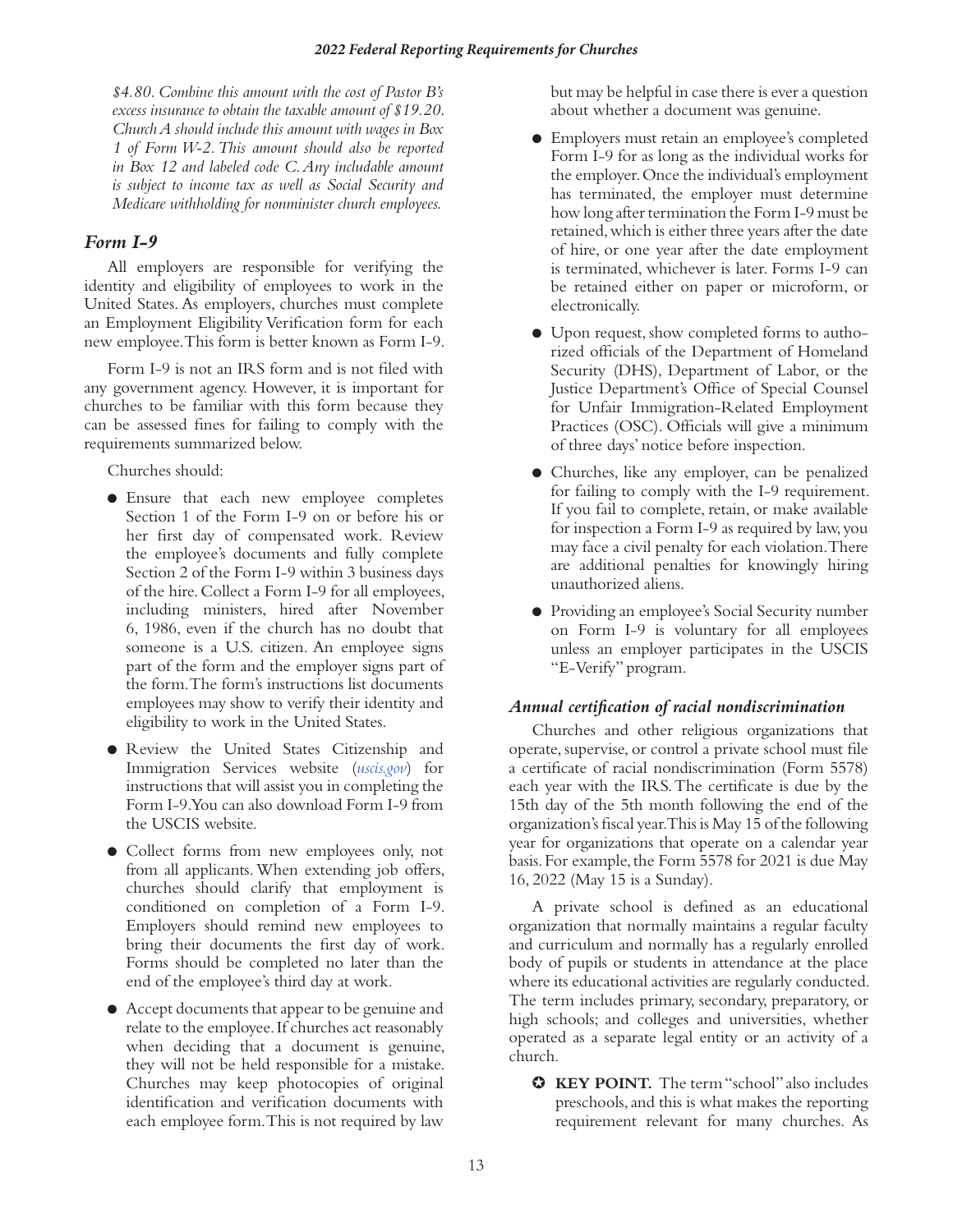many as 25 percent of all churches operate a preschool program.

✪ **KEY POINT.** The instructions to Form 5578 state: "Every organization that claims exemption from federal income tax under section  $501(c)(3)$ of the Internal Revenue Code and that operates, supervises, or controls a private school(s) must file a certification of racial nondiscrimination. If an organization is required to file Form 990 . . . either as a separate return or as part of a group return, the certification must be made on Schedule E (Form 990 or 990-EZ) . . . rather than on this form.

Form 5578 is easy to complete. A church official simply identifies the church and the school and certifies that the school has "satisfied the applicable requirements of sections 4.01 through 4.05 of Revenue Procedure 75-50." This reference is to the following requirements:

- 1. The school has a statement in its charter, bylaws, or other governing instrument, or in a resolution of its governing body, that it has a racially nondiscriminatory policy toward students.
- 2. The school has a statement of its racially nondiscriminatory policy toward students in all its brochures and catalogs dealing with student admissions, programs, and scholarships.
- 3. The school makes its racially nondiscriminatory policy known to all segments of the general community served by the school through the publication of a notice of its racially nondiscriminatory policy at least annually in a newspaper of general circulation, through utilization of the broadcast media, or by displaying a notice of its racially nondiscriminatory policy on its primary publicly accessible Internet homepage at all times during its taxable year (excluding temporary outages due to website maintenance or technical problems) in a manner reasonably expected to be noticed by visitors to the homepage. (Allowing the notice to be placed on a school's website home page is a new concession granted by the IRS in 2019. *IRS Revenue Procedure 2019-22.)*

However, such notice is not required if one or more exceptions apply. These include the following: (1) During the preceding three years, the enrollment consists of students at least 75 percent of whom are members of the sponsoring church or religious denomination, and the school publicizes its nondiscriminatory policy in religious periodicals distributed in the community. (2) The school draws its students from local communities and follows a racially

nondiscriminatory policy toward students and demonstrates that it follows a racially nondiscriminatory policy by showing that it currently enrolls students of racial minority groups in meaningful numbers.

4. The school can demonstrate that all scholarships or other comparable benefits are offered on a racially nondiscriminatory basis.

Filing the certificate of racial nondiscrimination is one of the most commonly ignored federal reporting requirements. Churches that operate a private school (including a preschool), as well as independent schools, may obtain Form 5578 from the IRS website (*[irs.gov](https://www.irs.gov/)*) or by calling the IRS forms number (1-800-829-3676).

# *Charitable contribution substantiation rules*

Several important rules apply to the substantiation of charitable contributions, including the following:

1. *Cash contributions.* All cash contributions, regardless of amount, must be substantiated by either a bank record (such as a canceled check) or a written communication from the charity showing the name of the charity, the date of the contribution, and the amount of the contribution. The recordkeeping requirements *may not be satisfied by maintaining other written records*. In the past, donors could substantiate cash contributions of less than \$250 with "other reliable written records showing the name of the charity, the date of the contribution, and the amount of the contribution" if no canceled check or receipt was available. This is no longer allowed. As noted below, additional substantiation requirements apply to contributions (of cash or property) of \$250 or more, and these must be satisfied as well.

*Substantiation of contributions of \$250 or more.*  Donors will not be allowed a tax deduction for any individual cash (or property) contribution of \$250 or more unless they receive a written acknowledgment from the church containing the following information:

- ✓ Name of the church.
- ✓ Name of the donor (a Social Security number is not required).
- ✓ Date of the contribution.
- ✓ Amount of any cash contribution.
- ✓ For contributions of property (not including cash) valued by the donor at \$250 or more, the receipt must describe the property. No value should be stated.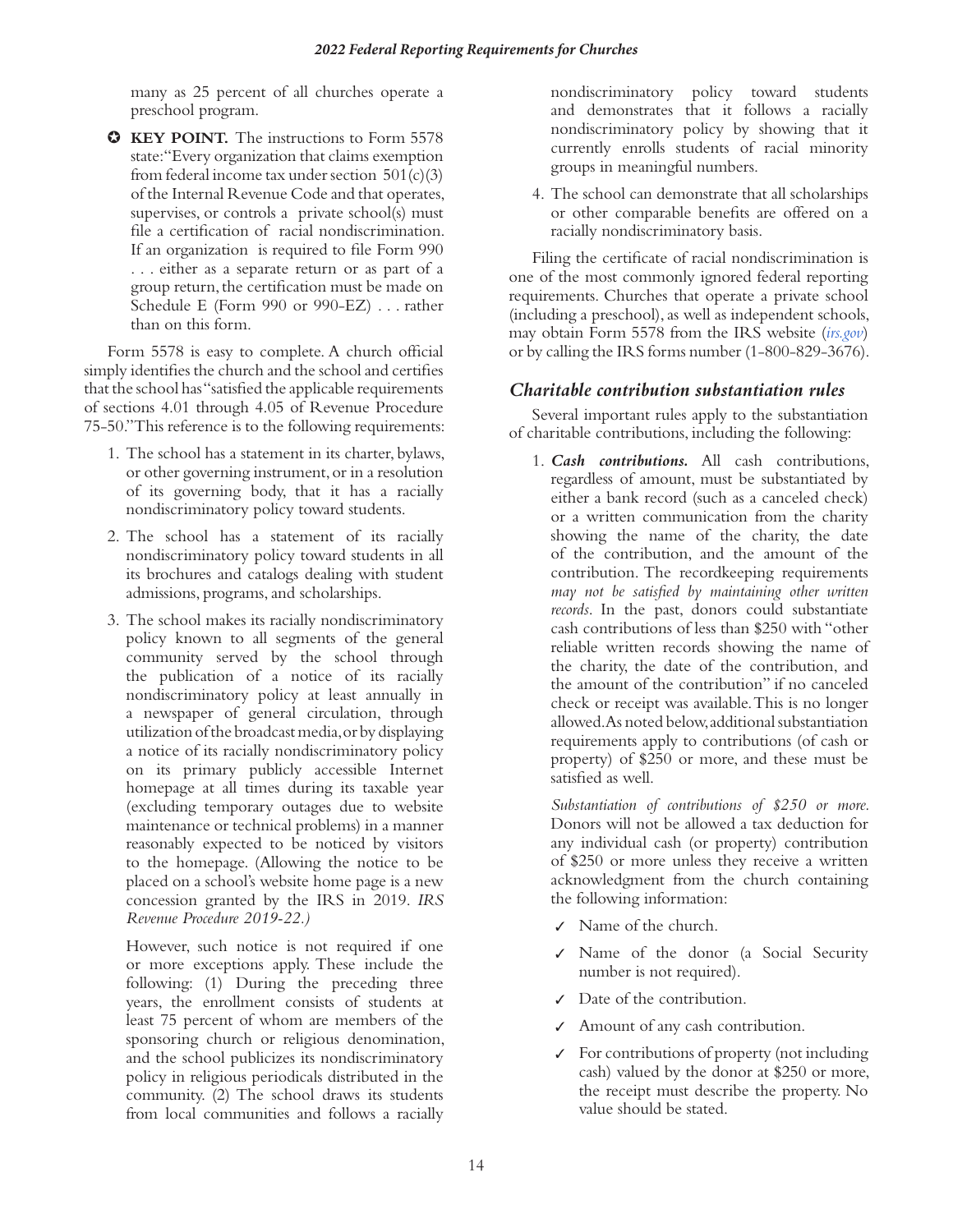- ✓ The receipt must contain one of the following: (1) a statement that no goods or services were provided by the church in return for the contribution; (2) a statement that goods or services that a church provided in return for the contribution consisted entirely of intangible religious benefits; or (3) a description and good faith estimate of the value of goods or services other than intangible religious benefits that the church provided in return for the contribution.
- ✓ The church may either provide separate acknowledgments for each single contribution of \$250 or more or one acknowledgment to substantiate several single contributions of \$250 or more. Separate contributions are not aggregated for purposes of measuring the \$250 threshold.
- ✓ The written acknowledgment must be received by the donor on or before the earlier of the following two dates: (1) the date the donor files a tax return claiming a deduction for the contribution, or (2) the due date (including extensions) for filing the return.
- 2. *Gifts of property.* Several additional rules apply to the substantiation of contributions of noncash property valued by the donor at \$500 or more. Donors who claim a deduction over \$500 but not over \$5,000 for a noncash charitable contribution must retain certain records and complete the front side (Section A, Part I, and Part II if applicable) of IRS Form 8283 and enclose the completed form with the Form 1040 on which the charitable contribution is claimed.

Special rules apply to donations of cars, boats, and planes valued by the donor at more than \$500. The church must provide the donor with a written acknowledgment, and send a Form 1098-C to the IRS containing required information about the donation. Form 1098-C can be used as the written acknowledgment that must be issued to a donor. See the instructions to Form 1098-C for more information. Failure to file Form 1098-C can result in penalties assessed to the church and a loss of the donation deduction by the donor.

✪ **KEY POINT.** Form 1098-C is required to be provided to the donor within a short time frame from the date of the gift. It is not provided to the donor at the end of the tax year. All Forms 1098-C issued during a tax year and provided to the IRS with Form 1096 by February 28th of the next tax year.

For contributions of noncash property valued at more than \$5,000 (\$10,000 for privately held stock), a donor must obtain a qualified appraisal of the donated property from a qualified appraiser and complete a qualified appraisal summary (Section B of Form 8283) and have the summary signed by the appraiser and a church representative. The completed Form 8283 is then enclosed with the Form 1040 on which the charitable contribution deduction is claimed. The appraisal must be enclosed for contributions of property (other than inventory and publicly traded securities) in excess of \$500,000.

# *Affordable Care Act reporting*

The ACA imposes the most significant reporting obligations since the introduction of Form W-2 in 1943. In fact, the new reporting obligations are similar to Form W-2 in that there are forms that must be issued to individual employees, and a "transmittal" form that is sent to the IRS along with copies of all the forms issued to employees. And, as with Form W-2, the IRS can assess penalties for failure to comply with the new reporting obligations. Because of the similarities of the new reporting requirements to Form W-2, some are calling them the "Health Care W-2s." Of course, the analogy is not perfect. The W-2 form reports compensation and tax withholding, while the new forms report health insurance information. The reporting requirements consist of the following forms:

- Providers of minimum essential coverage are required to file Forms 1094-B and 1095-B. These forms are used to report certain information to the IRS and to employees about individuals who are covered by minimum essential coverage and therefore aren't liable for the individual shared responsibility payment penalty. These forms must be furnished to employees by January 31, 2022, and filed by February 28, 2022 (March 31, 2022 if filed electronically).
- Applicable Large Employers, generally employers with 50 or more full-time employees (including full-time equivalent employees) in the previous year, must file one or more Forms 1094-C (including a Form 1094-C designated as the Authoritative Transmittal, whether or not filing multiple Forms 1094-C), and must file a Form 1095-C for each employee who was a fulltime employee of the employer for any month of the calendar year. Generally, the employer is required to furnish a copy of the Form 1095- C (or a substitute form) to the employee. These forms must be furnished to employees by January 31, 2022, and filed by February 28, 2022 (March 31, 2022 if filed electronically). The information reported on Forms 1094-C